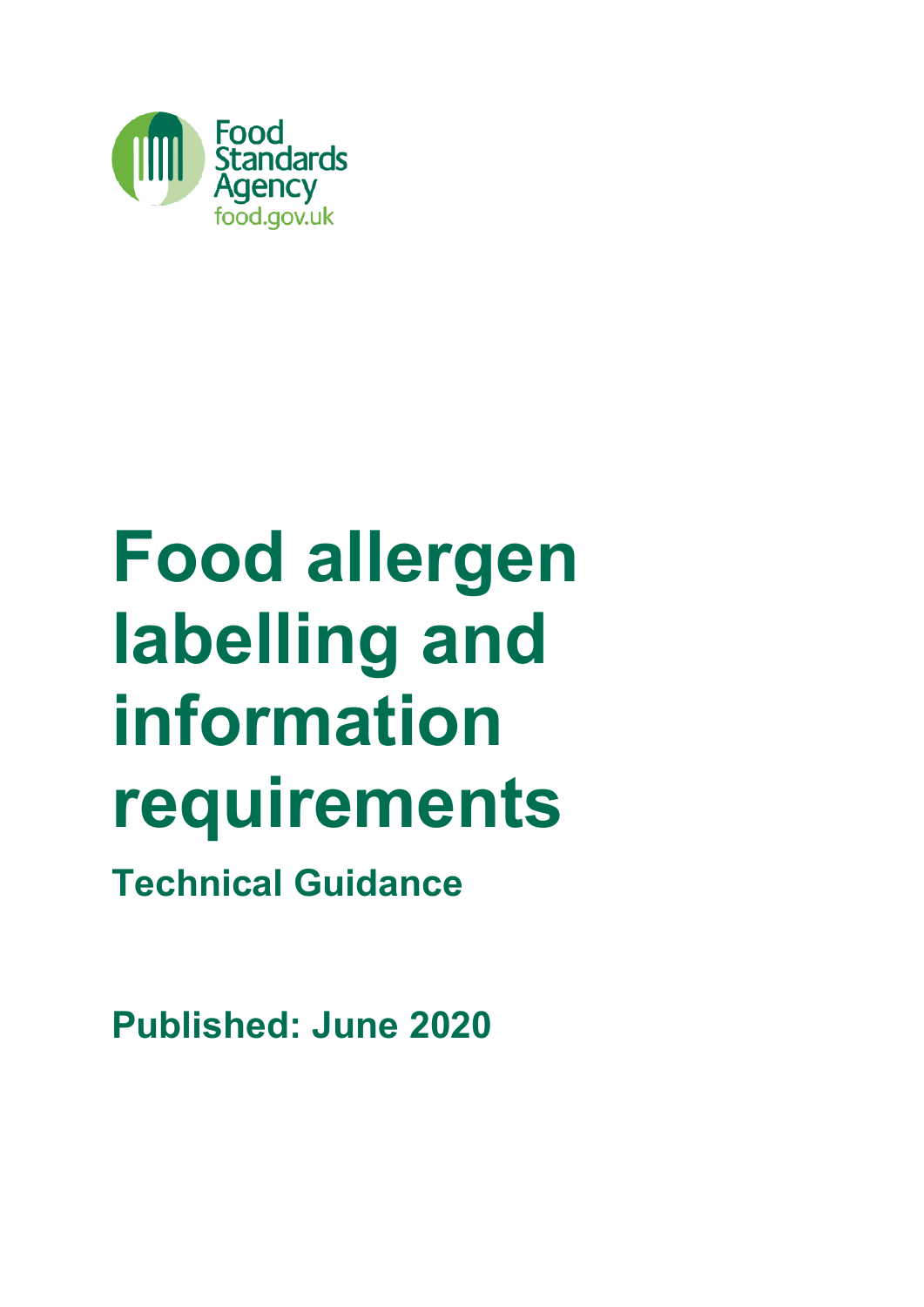# <span id="page-1-0"></span>**Revision history**

| <b>Revision</b><br>number | <b>Date</b>      | <b>Purpose of revision</b>                                                                                                                                                                                                                                                                                                                                                                                | <b>Revised by</b>                                                           |  |  |  |
|---------------------------|------------------|-----------------------------------------------------------------------------------------------------------------------------------------------------------------------------------------------------------------------------------------------------------------------------------------------------------------------------------------------------------------------------------------------------------|-----------------------------------------------------------------------------|--|--|--|
| 2                         | 18 June<br>2020  | Complete document has been<br>updated into the latest FSA<br>guidance format. Additional text<br>and examples have been added on<br>prepacked for direct sale<br>specifically paragraphs 16 to 18, 86<br>to 99 and the Reference and<br>Resources page, Paragraph 32 has<br>also been updated in light of<br>Regulation 828/2014. References<br>to Scotland have been removed<br>throughout the document. | Food Allergy,<br>Intolerance and<br>Food<br><b>Hypersensitivity</b><br>Team |  |  |  |
| 1                         | 10 April<br>2015 | Updated advice in paras 1, 10, 14 -<br>$20, 31, 33, 34, 36, 39, 40, 48 - 50,$<br>52, 55, 56, 58, 59, 65, 66<br>(example), 72, 73, 74 – 76, 78, 79,<br>82, 83, 90 $-$ 93, 95 $-$ 98 and<br>References and Resources page                                                                                                                                                                                   | <b>Food Allergy</b><br><b>Branch</b>                                        |  |  |  |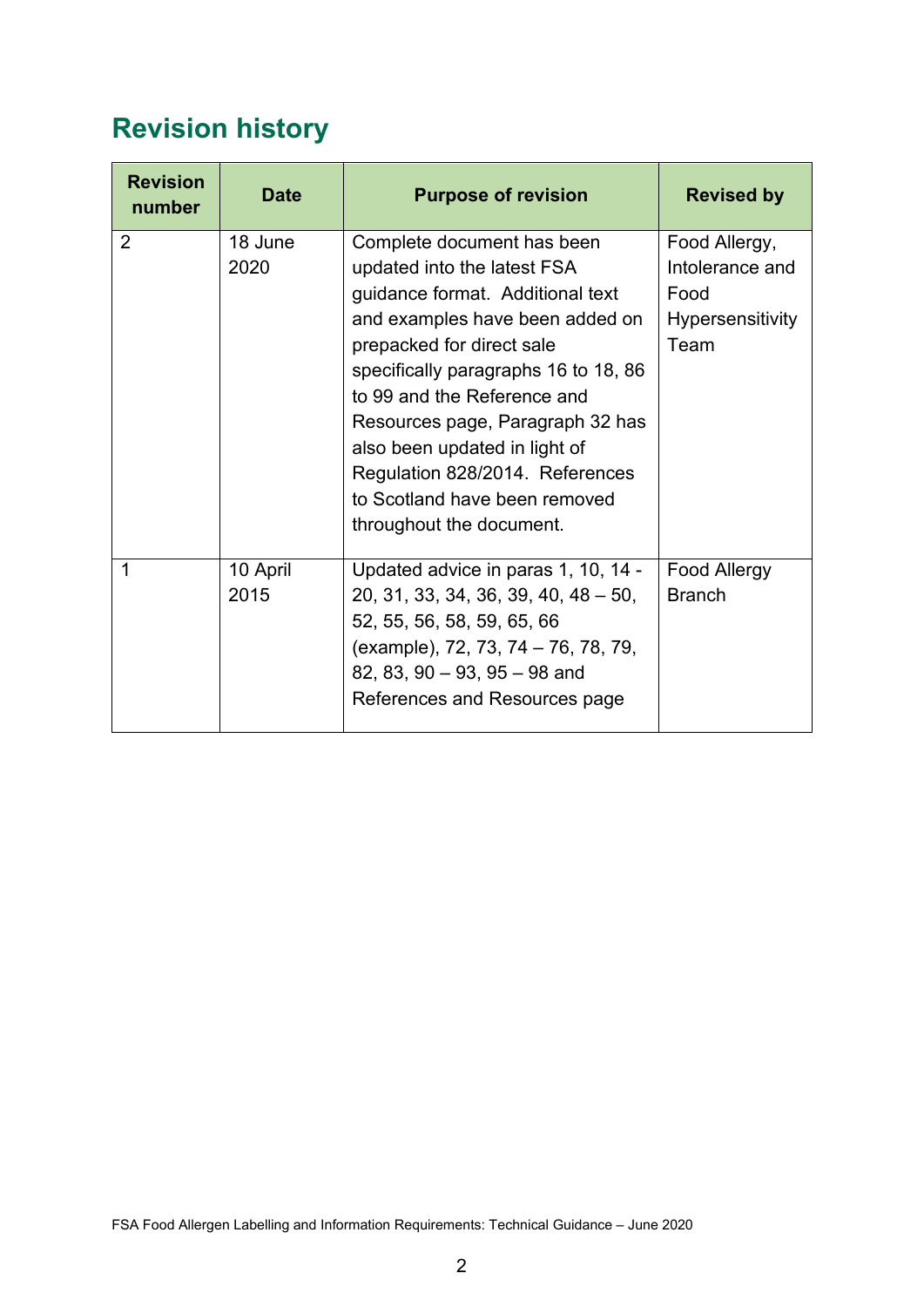# <span id="page-2-0"></span>**Summary**

## **Purpose**

This publication aims to help food businesses follow allergen labelling requirements. It will also help authorised food officers enforce these measures.

## **Legal status**

This is best practice and regulatory guidance intended to accompany the allergen provisions of the EU Regulation on the provision of food information to consumers (Regulation (EU) No. 1169/2011) and Food Information Regulations 2014 (SI 2014/1855) as amended and corresponding Regulations in Wales, and Northern Ireland.

## **Intended Audience**

This guidance is for:

- all food manufacturers, importers and producers
- retailers, institutional caterers and other food businesses
- packers
- enforcement authorities

## **Applicable to which UK Nations**

- England
- Wales
- Northern Ireland

## **Review date**

We will review this guidance before December 2021.

## **Key words**

- Allergy and intolerance
- Allergen Labelling
- Prepacked food
- Non-prepacked food
- Prepacked for Direct Sale food

FSA Food Allergen Labelling and Information Requirements: Technical Guidance – June 2020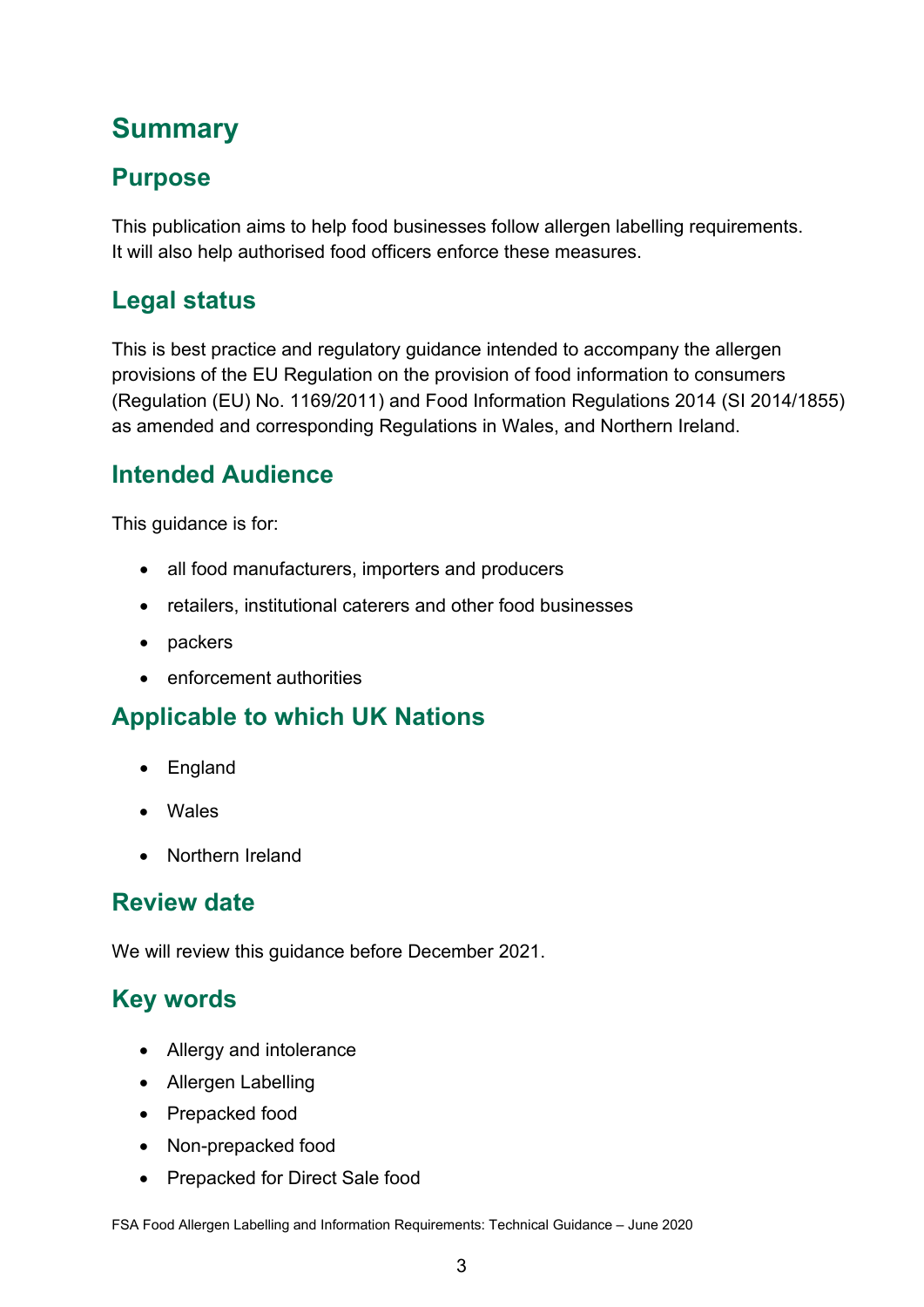## **Contents**

| <b>Revision history</b>                                                    | 2              |
|----------------------------------------------------------------------------|----------------|
| Summary                                                                    | 3              |
| Introduction                                                               | 5              |
| Intended audience                                                          | 6              |
| Purpose of the guidance                                                    | 6              |
| Legal status of guidance                                                   | 6              |
| General background on allergens                                            | $\overline{7}$ |
| Main allergen labelling changes                                            | 8              |
| Mandatory obligations for all FBOs                                         | 9              |
| The fourteen allergens (Annex II allergens)                                | 10             |
| Ingredients and processing aids excluded from the 14 allergens in Annex II | 11             |
| Voluntary information (Article 36)                                         | 11             |
| Part 1: Guidance for businesses providing prepacked food                   | 13             |
| Part 2: Guidance for businesses providing non-prepacked food               | 23             |
| Part 3: Guidance for businesses providing food prepacked for direct sale   | 29             |
| Enforcement of the measures                                                | 34             |
| Local authority responsibilities                                           | 34             |
| Penalties and offences                                                     | 34             |
| Glossary of terms used                                                     | 35             |
| <b>References and Resources</b>                                            | 38             |
| <b>Relevant Legislation</b>                                                | 39             |
| <b>Review</b>                                                              | 39             |
| Contacts                                                                   | 40             |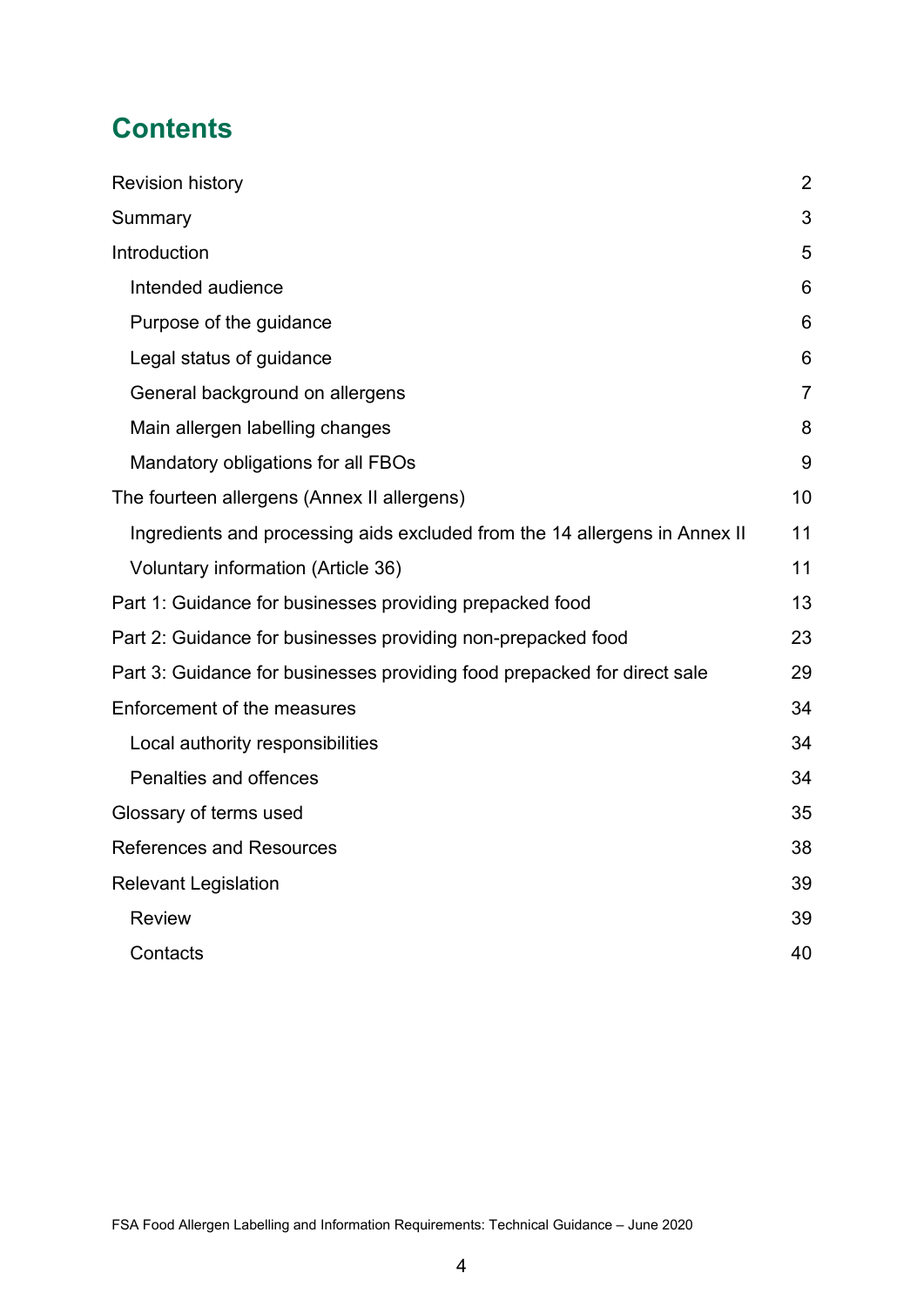## <span id="page-4-0"></span>**Introduction**

1. The legislative framework around the provision of food allergen information is largely contained in the Regulation (EU) No. 1169/2011 on the provision of food information to consumers (FIC). The Food Information Regulations 2014 (FIR) and equivalent regulations in Northern Ireland, and Wales establish the enforcement measures. The FIC imposes a duty on food businesses to ensure that all mandatory food allergen information (relating to 14 substances listed in the FIC that are known to cause allergies) is accurate, available and easily accessible to the consumer. The FIC allows Member States to make a distinction between prepacked foods and nonprepacked foods in how mandatory allergen information is provided to consumers.

2. Under the FIC, food which is prepacked, for example a ready meal sold in a supermarket, must be labelled with full ingredients and any of the 14 specified food allergens present must be emphasised in an ingredients list. For non-prepacked food the allergen labelling requirements differ. Any food that does not fall within the FIC definition of prepacked food is non-prepacked food. This includes but is not limited to: food without packaging such as loose fruit and vegetables, bread sold without wrapping in bakery shops and food packed on the sales premises at the consumer's request.

3. These guidance notes cover the interpretation and application of allergen provisions for prepacked, non-prepacked and prepacked for direct sale (PPDS) foods. Failure to comply with the allergen provisions may result in a business being served an improvement notice or a criminal prosecution being brought against a food business or Food Business Operator (FBO).

4. This guidance does not cover other labelling requirements (such as other general labelling (e.g. country of origin, minced meat, quantities, additives, nutrition etc.)

5. Any voluntary food information must comply with the requirements of Chapter V of the FIC. In particular, voluntary statements must not mislead consumers, or be ambiguous or confusing.

## **Best Practice**

Voluntary statements such as 'produced in a kitchen which uses…' or 'may contain' should only be used following a meaningful risk assessment which demonstrates a significant and real risk of cross contamination and should not be used as a substitute for good hygiene and safety practices.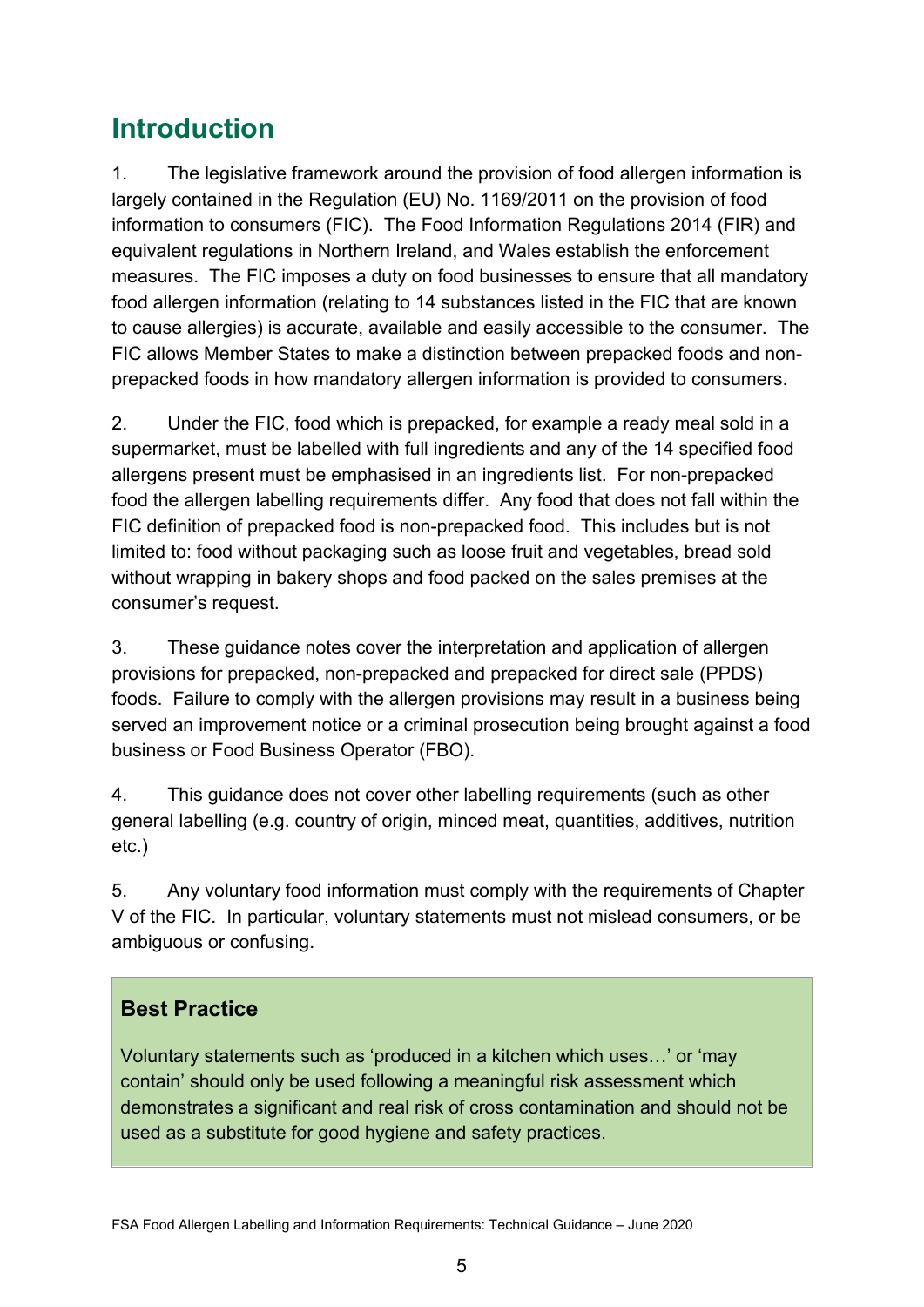## <span id="page-5-0"></span>**Intended audience**

6. These guidance notes on EU FIC rules on provision of allergen information are intended to help food businesses such as producers, manufacturers, packers, importers, distributors, wholesalers, retailers, caterers and also for enforcement officers responsible for enforcing relevant measures.

7. Individuals who<sup>[1](#page-5-3)</sup> occasionally provide food at charity events or voluntary cake sales, for example, may also need to follow the legal requirements. If you are a charity or community food provider and unsure whether you should be registered as a food business, you can speak to your local authority's environmental health department. Further guidance is also available in the FSA's guidance on providing food at community and charity events which is available on the FSA's website:

[www.food.gov.uk/safety-hygiene/providing-food-at-community-and-charity-events](http://www.food.gov.uk/safety-hygiene/providing-food-at-community-and-charity-events)

## <span id="page-5-1"></span>**Purpose of the guidance**

- 8. These guidance notes have been produced to:
	- provide informal and non-binding technical guidance on the interpretation and practical application of EU FIC specific requirements on allergen labelling and information.
	- develop understanding by providing regulatory guidance and interpretation in this area.
	- be read alongside the EU Food Information for Consumers Regulation (No. 1169/2011) (EU FIC) and Food Information Regulation (FIR) 2014 (as amended) (SI 2014/1855) and corresponding Regulations in Wales, and Northern Ireland

## <span id="page-5-2"></span>**Legal status of guidance**

- 9. These guidance notes have been produced to provide guidance on:
	- the legal requirements of Regulation (EU) No. 1169/2011 on the provision of food information to consumers and Food Information Regulations 2014 (SI

<span id="page-5-3"></span><sup>1</sup> See 'food business' in Glossary, definition of 'food business' in Article 3(2) of Regulation 178/2002 (General Food Law), Recital (9) of the Introductory Text of Regulation 852/2004 (Food Hygiene including food business registration) and Recital (15) of the Introductory Text of Regulation (EU) No. 1169/2011 (Food labelling/Information).

FSA Food Allergen Labelling and Information Requirements: Technical Guidance – June 2020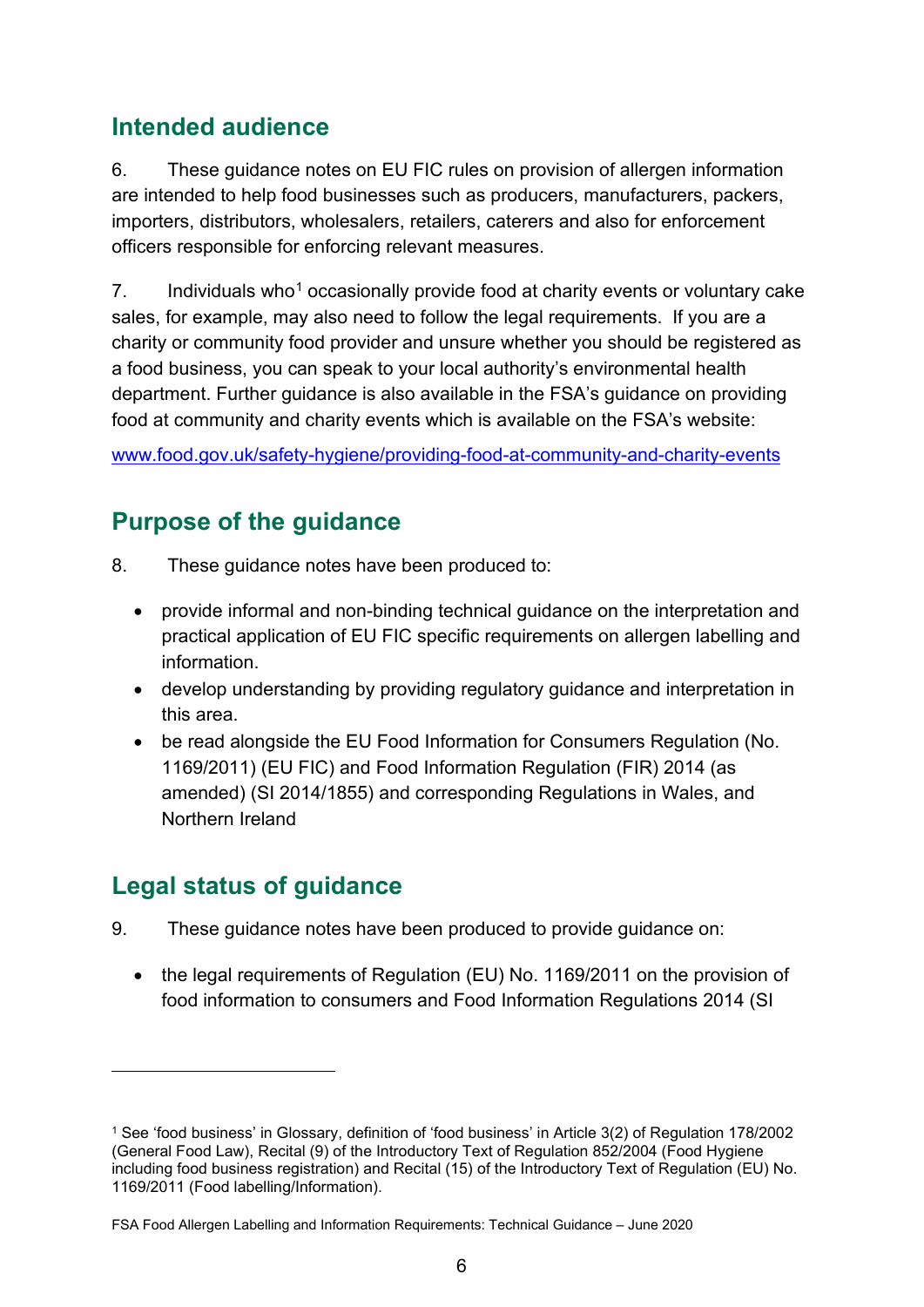2014/1855) and corresponding Regulations in Wales, and Northern Ireland[2](#page-6-1) and

• best practice guidance. You are not required by law to follow best practice guidance

10. Businesses with specific queries may wish to seek the advice of their local enforcement agency, which will usually be the trading standards department/ environmental health department of the local authority.

11. The guidance notes on legal requirements cannot cover every situation and you may need to consider the relevant legislation itself to see how it applies in your circumstances. If you do follow the guidance notes they will help you to comply with the law. You are not required by law to follow best practice guidance. All guidance on best practice is identified in shaded boxes, with a heading of Best Practice:

#### **Best Practice**

All best practice guidance is clearly identified within this document by this style of format.

12. This guidance also uses practical examples to help explain the requirements. All examples are identified in shaded boxes, with a heading of Example.

#### **Example**

All practical examples are clearly identified within this document by this style of format.

## <span id="page-6-0"></span>**General background on allergens**

13. 1-2% of the UK adult population and 5-8% of children in the UK have a food allergy; this figure does not include those with food intolerances. In addition, it is estimated that 1 in 100 people have coeliac disease, a genetic and autoimmune disease triggered by eating gluten, a protein found in wheat, rye, and barley. Eating gluten triggers an abnormal immune response which results in damage to the lining

<span id="page-6-1"></span><sup>2</sup> [The Food Information \(Wales\) Regulation 2014 \(2014 No. 2303 \(W. 227\)](http://www.legislation.gov.uk/wsi/2014/2303/pdfs/wsi_20142303_mi.pdf) and [The Food Information](http://www.legislation.gov.uk/nisr/2014/223/pdfs/nisr_20140223_en.pdf)  [Regulations \(Northern Ireland\) 2014 \(2014 No. 223\)](http://www.legislation.gov.uk/nisr/2014/223/pdfs/nisr_20140223_en.pdf)

FSA Food Allergen Labelling and Information Requirements: Technical Guidance – June 2020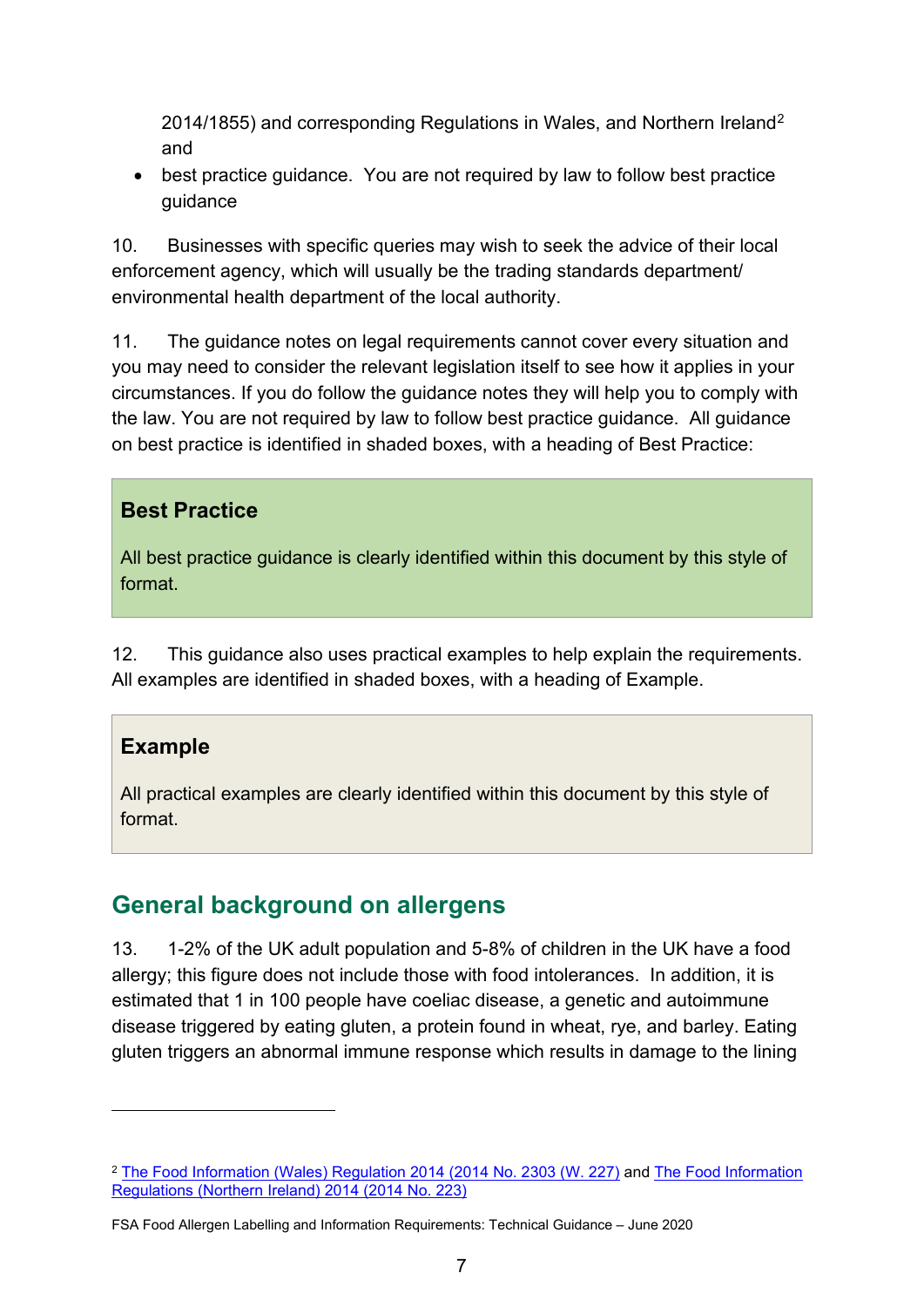of the gut and malabsorption causing nutritional deficiencies and associated complications.

14. An allergic reaction can be produced by a tiny amount of a food ingredient that a person is sensitive to (a drop of milk, a fragment of peanut or just one or two sesame seeds). Symptoms of an allergic reaction can range from mild symptoms such as itching around the mouth and rashes and can progress to more severe symptoms such as vomiting, diarrhoea, difficulty breathing and on occasion anaphylaxis (shock). When people with coeliac disease consume even the smallest amount of gluten, the reaction is not the same as an allergic reaction and they will not go into anaphylactic shock, but it will result in symptoms. These symptoms usually start a few hours after eating it and symptoms can last from a few hours to several days. Ongoing ingestion of gluten results in symptoms such as diarrhoea, constipation, nutritional deficiencies including iron, folic acid and B12 anaemias and associated complications such as osteoporosis.

15. There is no cure for food allergy or coeliac disease. The only way to manage food allergy and coeliac disease is to avoid food that triggers the abnormal immune response. Therefore, it is very important that food businesses provide consumers with clear and accurate information about allergenic ingredients in products to allow them to make safe food choices.

## <span id="page-7-0"></span>**Main allergen labelling changes**

16. Currently and until 1st October 2021, food businesses can provide mandatory allergen information for prepacked for direct sale (PPDS) food by any means that they choose, including orally by a member of staff. Continuing fatalities and the effect on public health mean that allergen information provision is of significant interest to the public, with individual cases often receiving a significant amount of media attention. Anecdotal evidence indicates that it is often difficult for some consumers to distinguish between prepacked and PPDS foods, and that some consumers assume that the absence of allergen information on PPDS foods means food allergens are not contained in the product, whether or not this is the case.

17. Due to these reasons legislation to amend the FIR and equivalent legislation in Wales and Northern Ireland[3](#page-7-1) has been introduced to improve the provision of information to consumers purchasing PPDS foods. These changes will place a duty

<span id="page-7-1"></span><sup>&</sup>lt;sup>3</sup> The FIR and equivalent legislation in Wales and Northern Ireland will be amended by **The Food Information** [\(Amendment\) \(England\) Regulations 2019,](http://www.legislation.gov.uk/uksi/2019/1218/made/data.pdf) [The Food Information \(Wales\) \(Amendment\) \(No. 2\)](http://www.legislation.gov.uk/wsi/2020/295/pdfs/wsi_20200295_mi.pdf)  [Regulations 2020](http://www.legislation.gov.uk/wsi/2020/295/pdfs/wsi_20200295_mi.pdf) and [The Food Information \(Amendment No. 2\) Regulations \(Northern Ireland\) 2020.](http://www.legislation.gov.uk/nisr/2020/80/pdfs/nisr_20200080_en.pdf)

FSA Food Allergen Labelling and Information Requirements: Technical Guidance – June 2020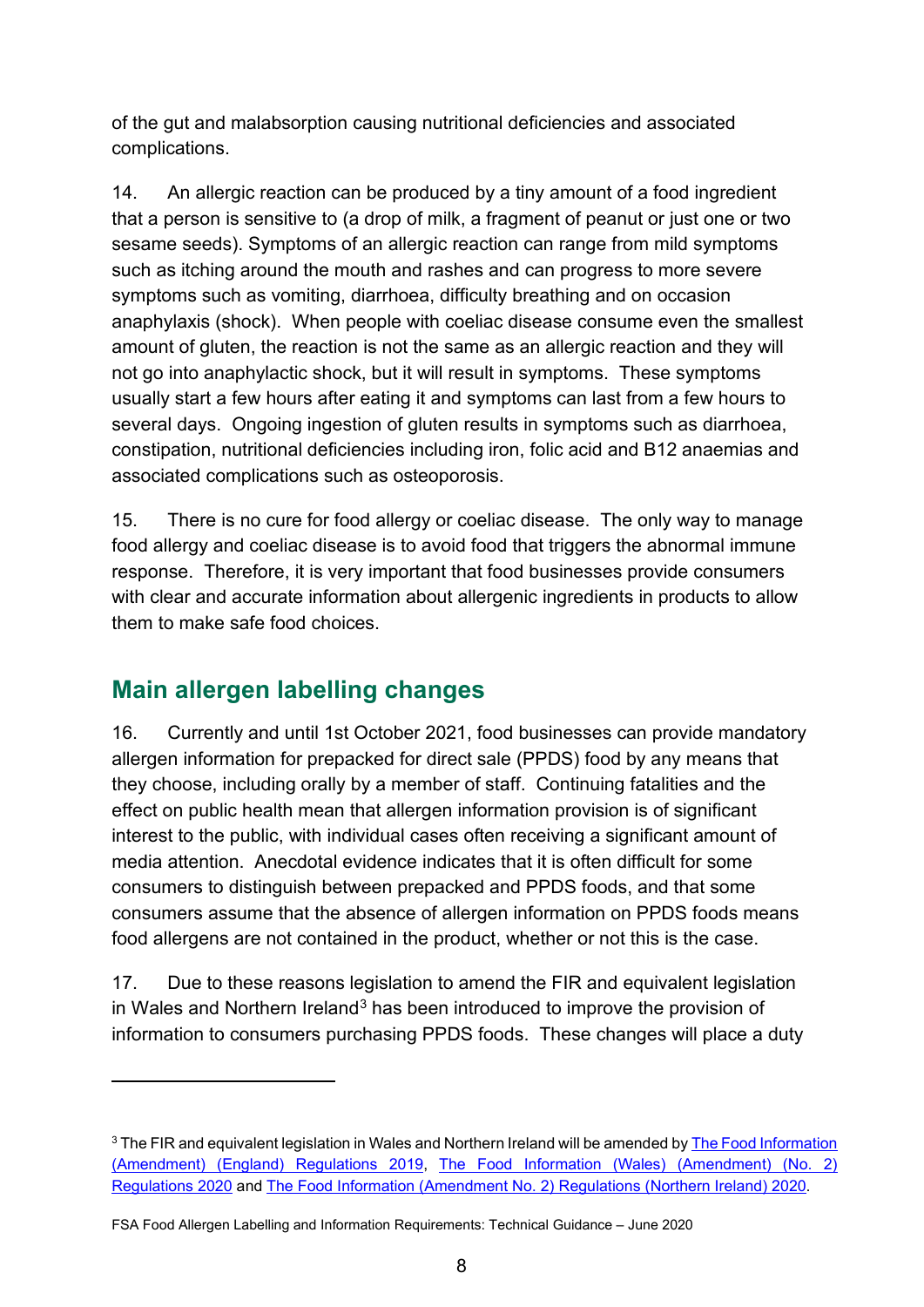on food businesses to label PPDS food with a list of ingredients containing emphasised allergens bringing the provision of allergen information in line with labelling for prepacked food, reducing consumer confusion.

18. In recognition that food businesses will need time to adapt to this change, these changes will come into effect on the 1st October 2021. This implementation period was considered necessary as a result of the information gathered from food businesses during the consultation on amending allergen information provision.

19. The FIR requirements regarding allergen information in respect of other forms of non-prepacked foods, such as foods which are not packaged and those packed at the consumer's request, are unaffected by these changes. This is because unpackaged food does not have packaging in order to place a label on, and the other is packaged in front of the consumer at their request. The changes bring consistency of allergen information between PPDS and prepacked foods.

## <span id="page-8-0"></span>**Mandatory obligations for all FBOs**

20. Under Article 9(1)(c) of the FIC, all FBOs must declare the presence, whether for use as an ingredient or a processing aid, of any of the 14 major allergens listed in Annex II to the Regulation. The ways in which this mandatory information can be presented for prepacked food, non-prepacked food and prepacked for direct sale food is explained later in this guidance. However, in all cases it should be noted that in accordance with Articles 12 and 13 of the FIC the mandatory information must be easily accessible, in a conspicuous place, easily visible and clearly legible. Information must be indelible (where appropriate for example on food labels where it needs to withstand handling). The information must not be hidden, obscured, detracted from or interrupted by other written or pictorial matter or any other intervening material. All information provided about allergens must be accurate, however it is provided.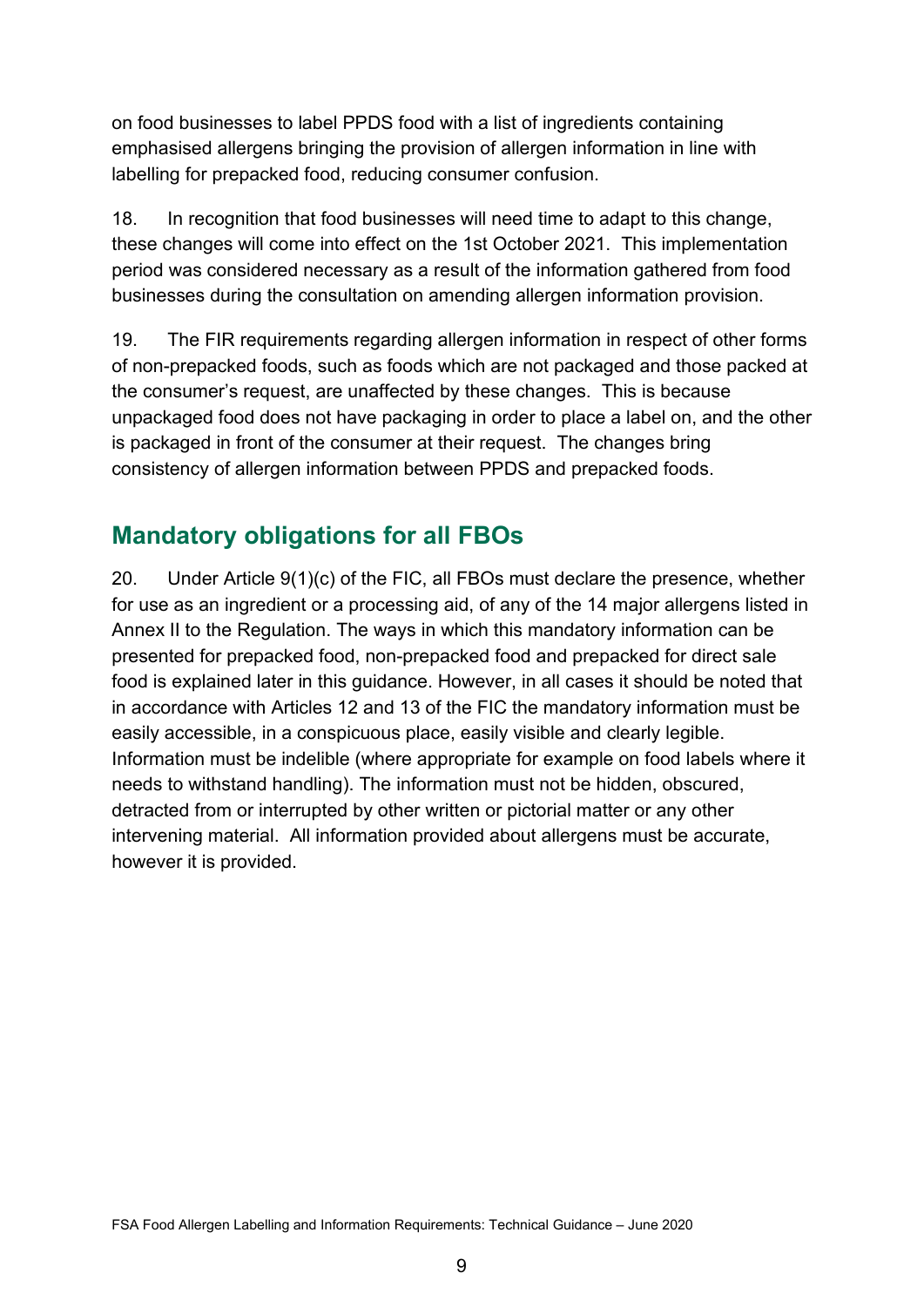# <span id="page-9-0"></span>**The fourteen allergens (Annex II allergens)**

21. The 14 allergens listed in Annex II (as amended by Commission Delegated Regulation (EU) No. 78/2014) are recognised as the most common ingredients or processing aids causing food allergies and intolerances. If a food contains or uses an ingredient or processing aid used in the manufacturer or preparation of the food derived from one of the substances or products listed in Annex II and it is still present in the finished product, information regarding the presence or use of the allergen must be provided to the consumer.

22. The Annex II allergens are:

- Cereals containing gluten namely wheat (such as spelt and Khorasan wheat), rye, barley, oats and their hybridised strains and products thereof, except:
	- a) wheat based glucose syrups including dextrose
	- b) wheat based maltodextrins
	- c) glucose syrups based on barley
	- d) cereals used for making alcoholic distillates including ethyl alcohol of agricultural origin
- Crustaceans and products thereof (for example prawns, lobster, crabs and crayfish)
- Egg and products thereof
- Fish and products thereof, except
	- a) fish gelatine used as carrier for vitamin or carotenoid preparations
	- b) fish gelatine or Isinglass used as a fining agent in beer and wine
- Peanuts and products thereof
- Soybeans and products thereof, except
	- a) fully refined soybean oil and fat
	- b) natural mixed tocopherols (E306), natural D-alpha tocopherols, natural Dalpha tocopherol acetate and natural D-alpha tocopherol succinate from soybean sources
	- c) vegetable oils derived phytosterols and phytosterol esters from soybean sources
	- d) plant stanol ester produced from vegetable oil sterols from soybean sources
- Milk and products thereof (including lactose), except
	- a) whey used for making alcoholic distillates including ethyl alcohol of agricultural origin
	- b) lactitol

FSA Food Allergen Labelling and Information Requirements: Technical Guidance – June 2020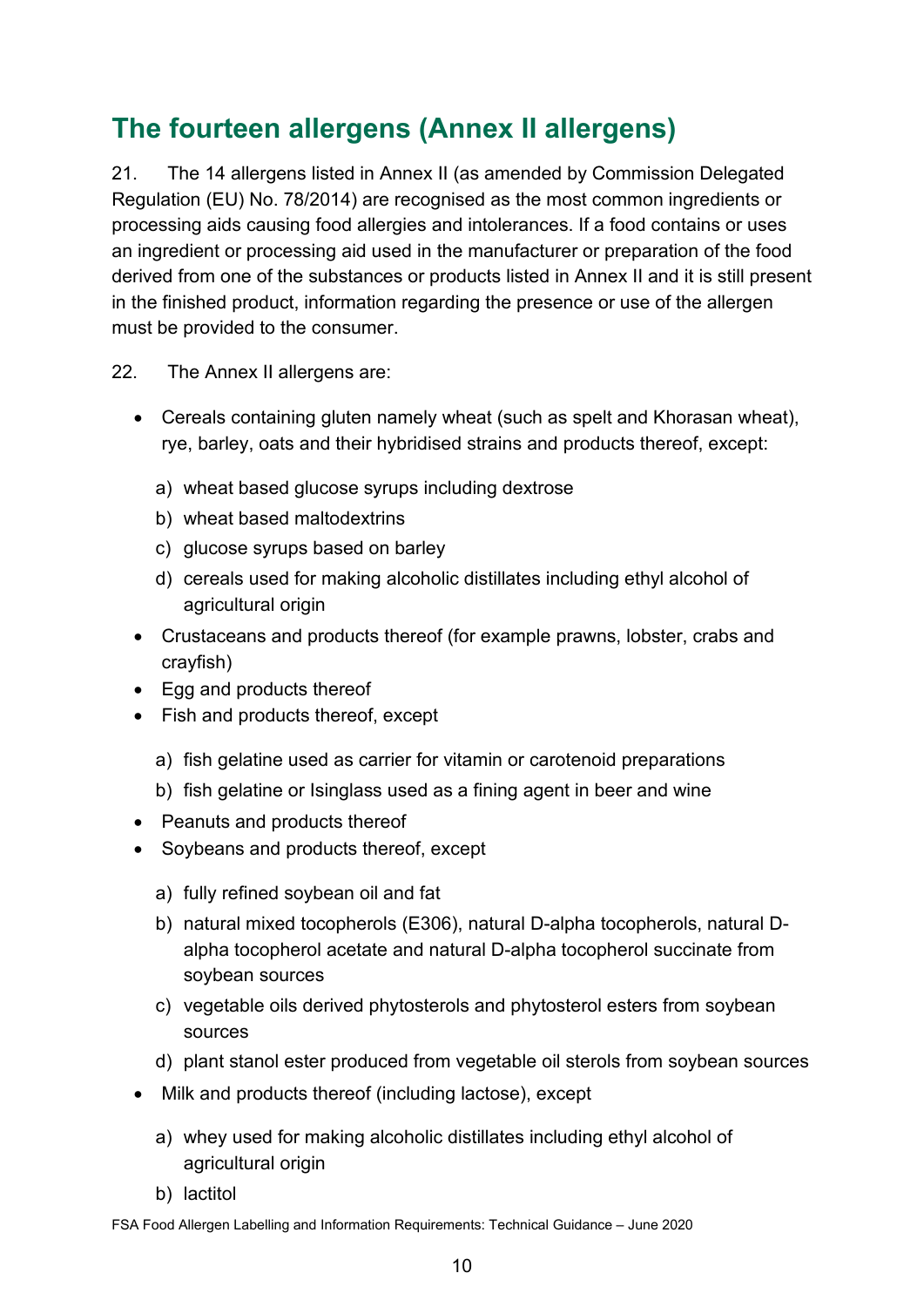- Nuts (namely almond, hazelnut, walnut, cashew, pecan nut, Brazil nut, pistachio nut and Macadamia nut (Queensland nut)) and products thereof except for nuts used for making alcoholic distillates (e.g. spirits such as vodka or whisky) including ethyl alcohol of agricultural origin
- Celery and products thereof
- Mustard and products thereof
- Sesame seeds and products thereof
- Sulphur dioxide and/ or sulphites at concentrations of more than 10 mg/kg or 10 mg/ (litre) in terms of the total SO2 which are to be calculated for products as proposed ready for consumption or as reconstituted according to the instructions of the manufacturers.
- Lupin and products thereof
- Molluscs and products thereof (for example mussels, clams, oysters, scallops, snails and squid)

23. The use of icons or symbols to indicate the presence of allergens is permitted as long as it is accompanied words and numbers to ensure uniform consumer understanding and to avoid misleading the consumer. Currently there is no single agreed set of icons or symbols for indicating the presence of allergens in prepacked, non-prepacked, and prepacked for direct sale food.

## <span id="page-10-0"></span>**Ingredients and processing aids excluded from the 14 allergens in Annex II**

24. The FIC requires information on the presence of allergens in the final foodstuff to be provided in the manner specified by the Regulation. Some ingredients made from the Annex II foods are unlikely to cause an allergic reaction because they have been highly processed (for example fully refined soya oil or wheat glucose syrups). This is because the allergen/protein has been removed and the product has been assessed by the European Food Safety Authority (EFSA) as not possessing an allergenic risk to the consumer.

25. Substances derived from an allergenic ingredient, which have been specifically exempted from declaration under Annex II (e.g. wheat glucose syrup), do not need to be declared as allergens for example - fully refined soya oil.

## <span id="page-10-1"></span>**Voluntary information (Article 36)**

26. Any voluntary food information must comply with the requirements of Chapter V of the FIC which states that voluntary food information must not mislead the consumer, must not be ambiguous or confusing, and where appropriate be based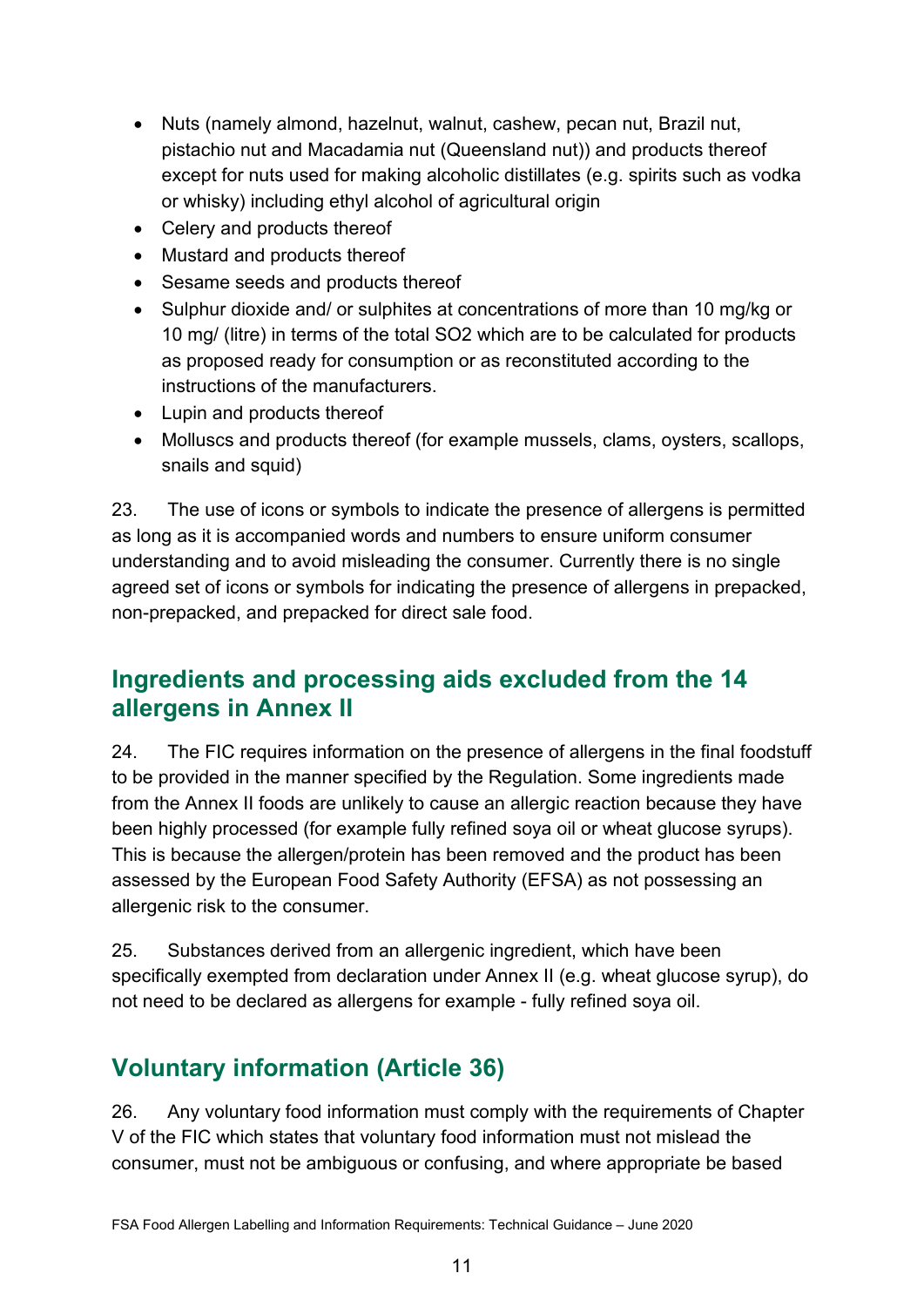upon scientific data. The use of precautionary allergen labelling when there is not a real risk, could be considered to be misleading food information.

#### **Best Practice**

FBOs may voluntarily use labelling such as 'produced in a kitchen which uses…' or 'may contain' or 'not suitable for…' to communicate the risk of the unintentional presence of an allergen (e.g. milk, egg, peanuts, almonds) in a food product due to the allergen entering the product accidentally, or through cross contamination. These statements should only be used after a meaningful risk assessment has been performed and there is considered to be a significant and real risk to the food allergic or food intolerant consumer and should not be used as a substitute for good hygiene and safety practices.

Food Drink Europe (FDE) has produced best practice guidance on voluntary application of precautionary allergen labelling: [www.fooddrinkeurope.eu/uploads/publications\\_documents/Guidance\\_on\\_Food\\_All](http://www.fooddrinkeurope.eu/uploads/publications_documents/Guidance_on_Food_Allergen_Management.pdf) [ergen\\_Management.pdf](http://www.fooddrinkeurope.eu/uploads/publications_documents/Guidance_on_Food_Allergen_Management.pdf)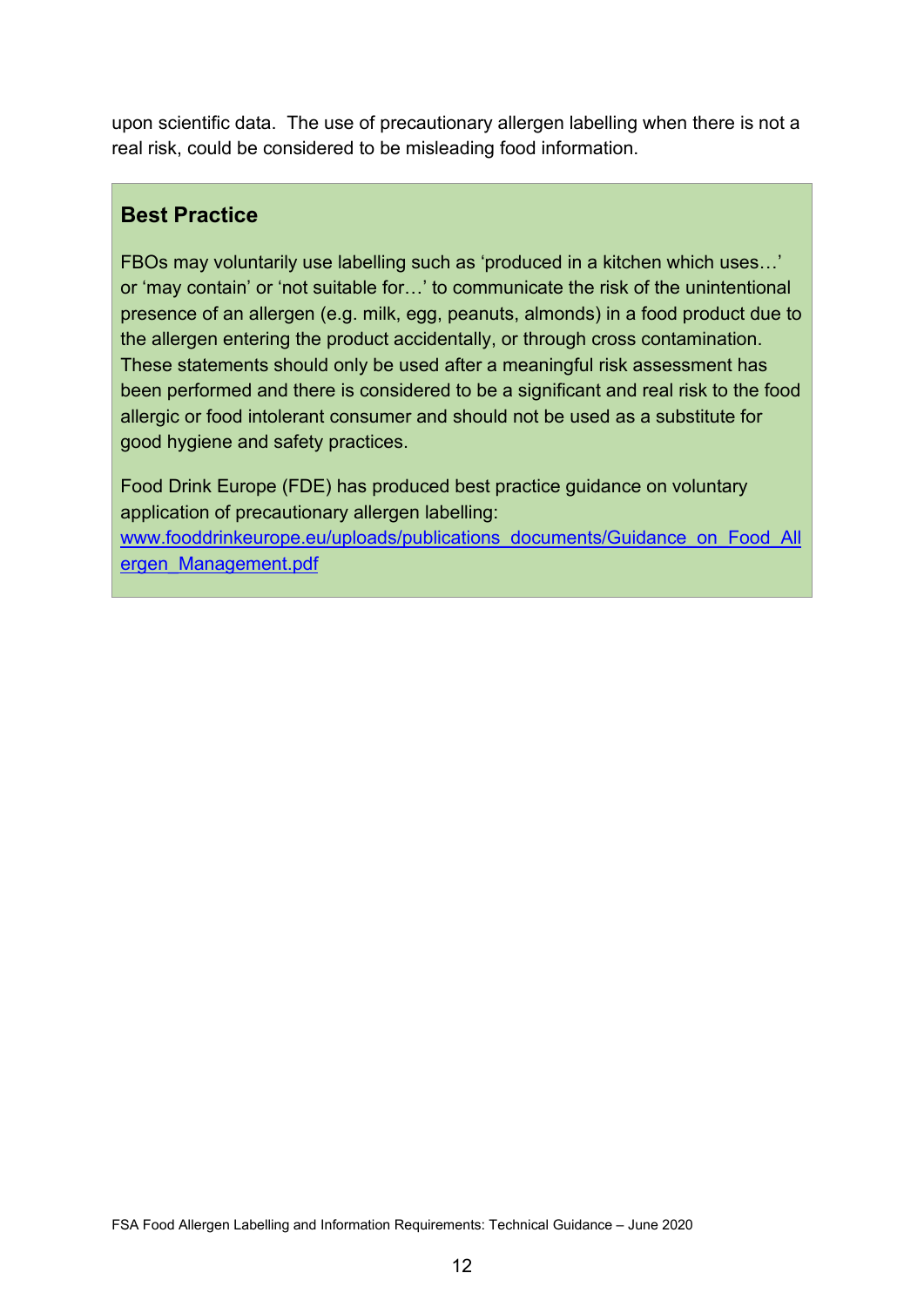# <span id="page-12-0"></span>**Part 1: Guidance for businesses providing prepacked food**

27. The following section provides guidance and examples of compliance with the FIC provisions specific to allergen labelling for prepacked foods. This is based on the following articles:

- Article 9 on the list of mandatory particulars
- Article 13 on the presentation of mandatory particulars
- Article 19 on the omission of the list of ingredients
- Article 21 on labelling of certain substances or products causing allergies or intolerances
- Article 36 on applicable requirements relating to the provision of voluntary food information

## **List of mandatory particulars (Article 9)**

28. Below, you will find guidance on the scope of each allergenic ingredient captured in Annex II of the FIC and how the allergens must be emphasised in the ingredients list.

#### **Cereals containing gluten**

29. The Annex II of the FIC as amended by Regulation (EU) No. 78/2014 defines these as: wheat such as spelt and Khorasan wheat), rye, barley and oats or their hybridised strains. Spelt and Khorasan are types of wheat, which are not suitable substitutes for people with coeliac disease and/or wheat allergy.

30. Cereals containing gluten must be declared in the ingredients list using the specific name of the cereal, i.e. wheat (such as spelt or Khorasan), rye, barley or oats. Where 'spelt', 'Khorasan' and 'Kamut' have been used; the inclusion of a specific reference to wheat would be required; for example 'spelt (**wheat**)' or 'Khorasan **wheat**' and 'Kamut (**wheat**)'.

31. Ingredients which are or have been derived from cereals containing gluten will need to be emphasised within the ingredients list. This will make clear for those with an allergy to specific cereals to avoid such food; for example: 'Codex **wheat** starch'; '**barley** malt extract'. The voluntary inclusion of the word 'gluten' within the ingredients list following the mandatory declaration of a specific cereal (containing gluten) is permitted however FIC requires the cereal to be emphasised, rather than the gluten; for example '**barley**(gluten)'.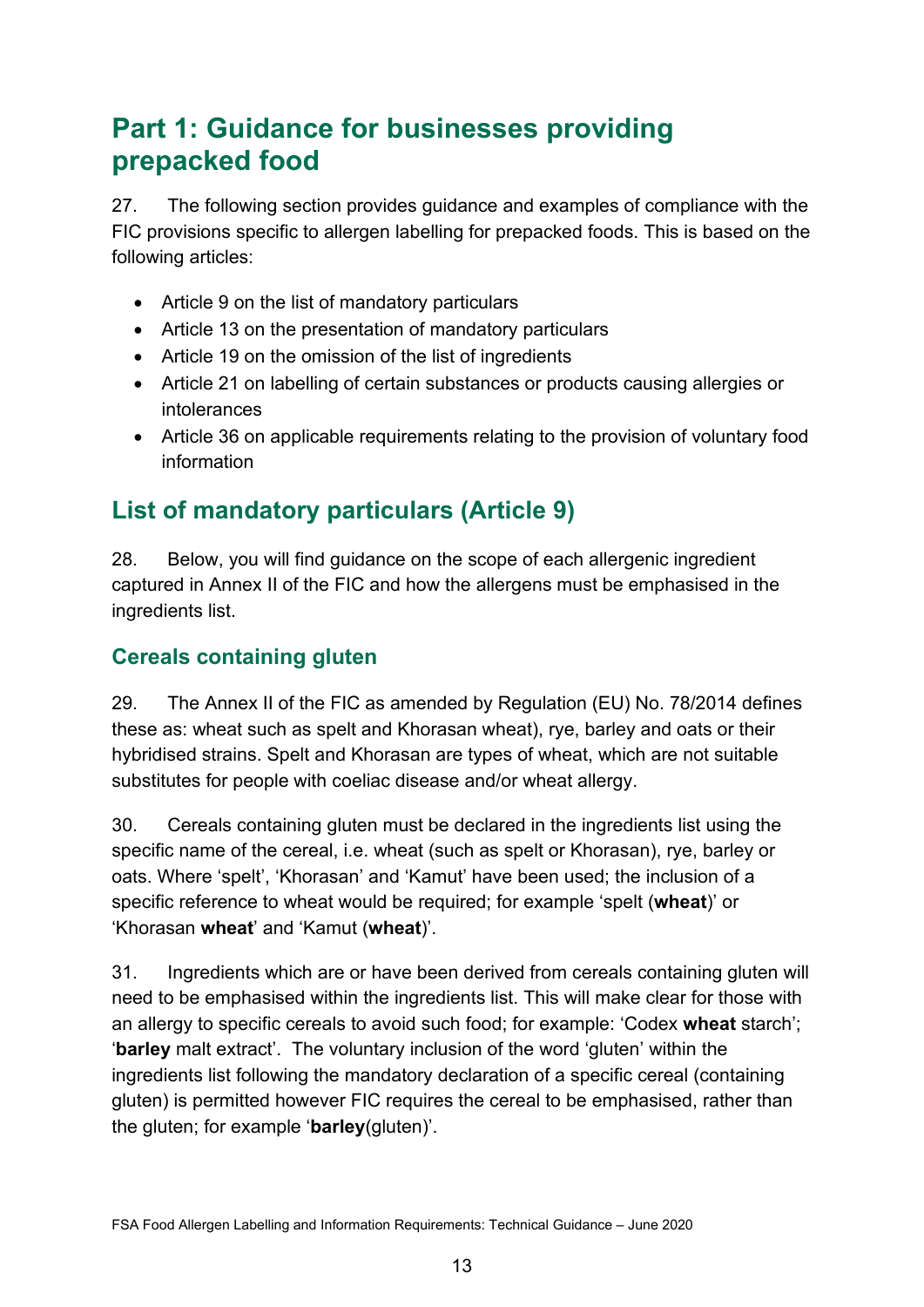## **Best Practice**

The Food and Drink Federation has produced best practice guidance in this area: [www.fdf.org.uk/corporate\\_pubs/FDF-gluten-labelling-guidance.pdf](http://www.fdf.org.uk/corporate_pubs/FDF-gluten-labelling-guidance.pdf)

32. Where foods have been voluntarily labelled as 'gluten-free' they must meet the requirements set in Regulation (EU) No. 828/2014[4](#page-13-0). This legislation sets out the conditions under which foods may be labelled as "gluten-free" (no more than 20 mg/Kg in the food as sold to the final consumer) or "very-low gluten" (no more than 100 mg/Kg gluten in the food as sold to the final consumer). When a product containing one of the cereals mentioned in Annex II (e.g. oats) and meets the relevant requirements of Regulation (EU) No. 828/2014, then the statement 'glutenfree' or 'very low gluten' can be used on the product. However, the cereal mentioned in Annex II must still be indicated and emphasised in the list of ingredients. These rules surrounding use of the terms "gluten-free" and "very-low gluten" apply to all foods including non-prepacked foods such as those served in restaurants. No other statements to describe the absence or reduced presence of gluten are permitted. When gluten free oats are used in a gluten free product, the word "oats" would still need to be emphasised and declared in accordance with Article 21 and 9 (1) (c) of the FIC.

#### **Crustaceans**

33. The rules do not name any specific species of crustaceans which means all types of crustaceans are included (for example lobster, prawns and langoustines).

34. Labelling of crustaceans and products made from them need to have a clear reference to the Annex II food; for example 'prawns (**crustaceans**)', 'crayfish (**crustaceans**)', 'lobster (**crustaceans**)', 'shrimp paste (**crustaceans**)'.

#### **Eggs**

35. The rules do not name any species of eggs, because 'eggs' refers to eggs from all birds, for example from laying hens as well as eggs from ducks, quails,

<span id="page-13-0"></span><sup>&</sup>lt;sup>4</sup> [Regulation \(EU\) No. 828/2014](http://www.legislation.gov.uk/eur/2014/828/contents) enforced in Wales by **[The Food Information \(Wales\)](http://www.legislation.gov.uk/wsi/2016/664/pdfs/wsi_20160664_mi.pdf) (Amendment)** [Regulations 2016](http://www.legislation.gov.uk/wsi/2016/664/pdfs/wsi_20160664_mi.pdf) and in Northern Ireland by [The Food Information \(Amendment\) Regulations \(Northern](http://www.legislation.gov.uk/nisr/2016/249/pdfs/nisr_20160249_en.pdf)  [Ireland\) 2016](http://www.legislation.gov.uk/nisr/2016/249/pdfs/nisr_20160249_en.pdf)

FSA Food Allergen Labelling and Information Requirements: Technical Guidance – June 2020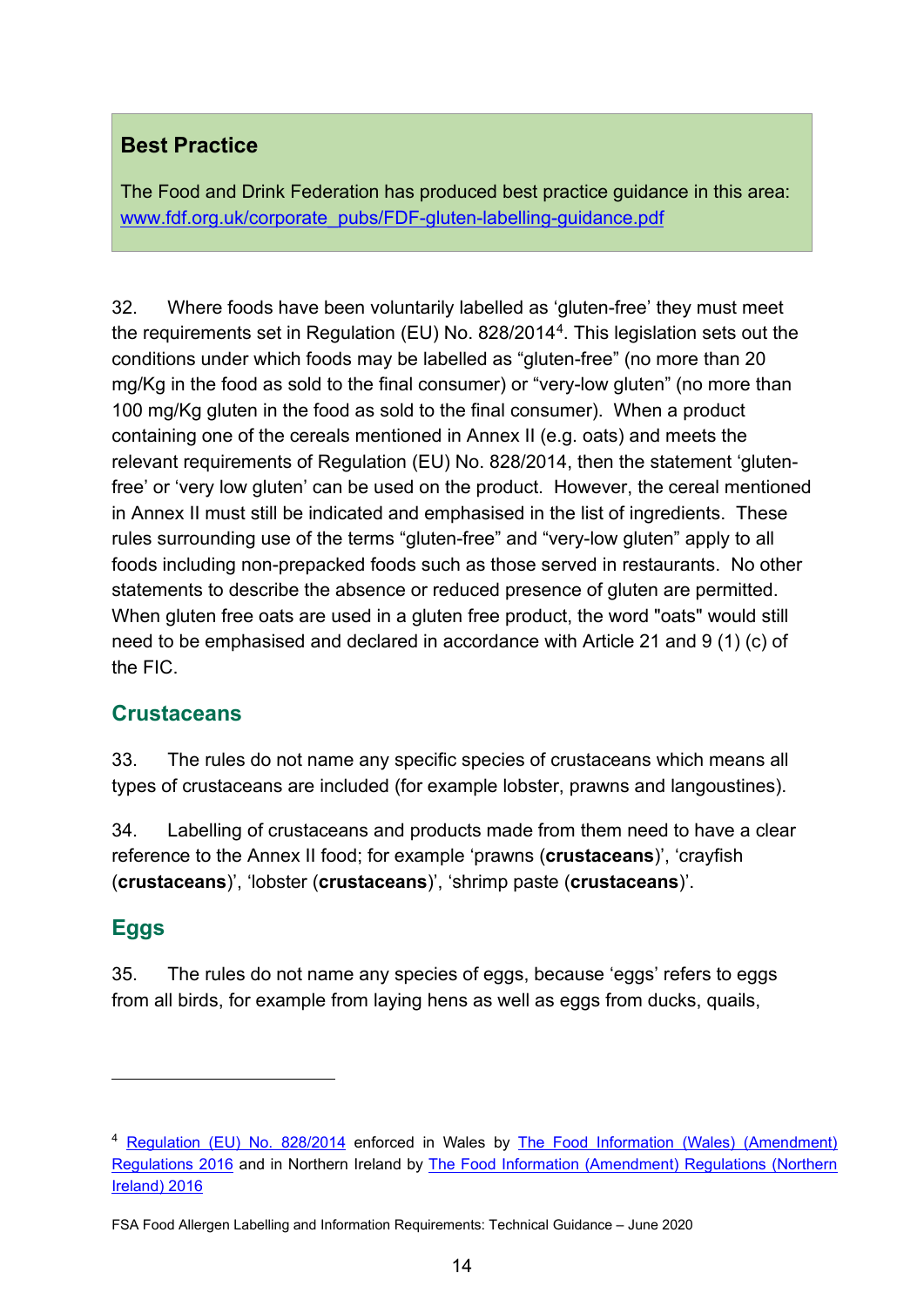geese, gulls and guinea fowl. Therefore all eggs need to be declared when used as an ingredient or a processing aid.

### **Fish**

36. The rules do not name any species of fish because 'fish' means all species of fish and fish products. The generic terms provisions allow the generic name fish to be used in an ingredient list only where there is no specific reference to a common fish species name on the label, for example fish stock.

37. Labelling of fish ingredients or products need to have a clear reference to the Annex II food; for example, 'cod (**fish**)', 'salmon (**fish**)', 'tilapia (**fish**)' unless exempt (see p 10-11 for exemptions).

#### **Peanuts**

38. While peanuts may also be commonly referred to as groundnuts (which can be confused with ground/powdered nuts such as almonds or a mix of nuts and peanuts) or monkey nuts, the term peanuts must be used for products or ingredients made from them for allergen labelling purposes, as this is the term specified in Annex II of the FIC.

39. Both refined and unrefined peanut oil must be labelled with reference to peanut.

#### **Soyabeans**

40. Terms such as 'soya' or 'soy' are sufficient to indicate the soybean origin. However less common terms such as tofu or edamame may not be recognised as originating from soya and its clear presence need to be indicated for soya products or derivatives. e.g. tofu (**soya**) or edamame (**soya**) unless exempt (see p 10-11 for exemptions).

#### **Milk**

41. The rules do not name the animal origin of milk because the word 'milk' includes milk from mammals such as cow, sheep, goat, and buffalo etc. It should be noted that all mammalian milk proteins have a similar structure and if someone has an allergy or intolerance to cows' milk, they are likely to be allergic or intolerant to other mammalian milk. Therefore all milk and milk products (including lactose) need to be declared when used as an ingredient or a processing aid unless exempt (see p 10-11 for exemptions).

FSA Food Allergen Labelling and Information Requirements: Technical Guidance – June 2020 42. Milk products such as cheese, butter, fermented milk and cream do not have to have an ingredients list where no other ingredients have been added other than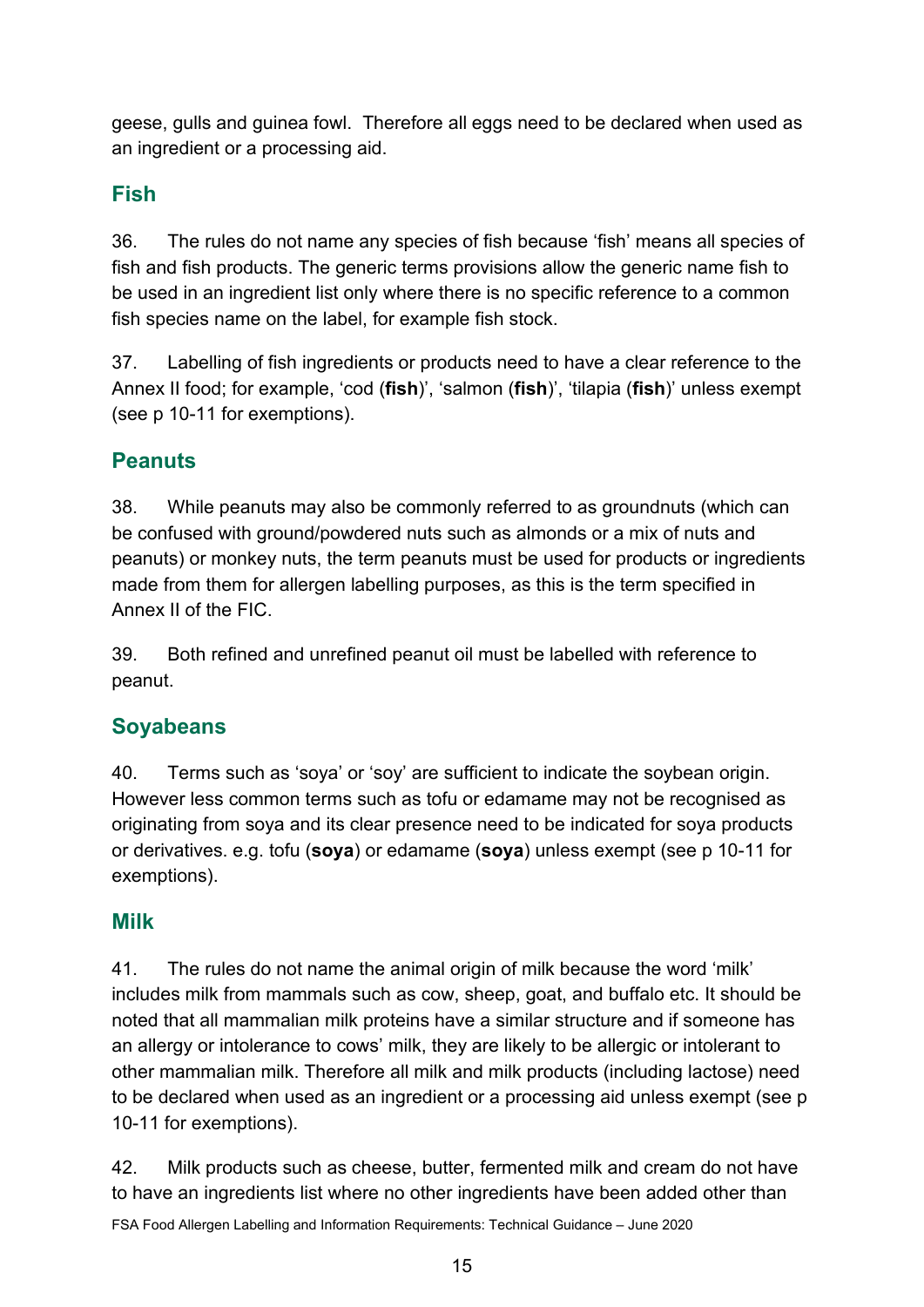lactic acid, food enzymes and microbiological cultures and (in the case of cheese) salt. In order to ensure that consumers still receive the information they need to clearly identify the presence of milk in such cases, the following advice may be applied. The use of sales names such as 'cheese', 'butter' 'cream' and 'yoghurt' is considered to refer clearly to the milk because legally these products can only be made from mammalian milk (Regulation (EU) No. 1308/2013 on common organisation of the markets in agricultural products including dairy designations). In such cases, further reference to milk is not necessary because the Dairy designations protect such products. Therefore, cheese, and cream<sup>[5](#page-15-0)</sup> can be emphasised within the ingredients to demonstrate the presence of a milk product.

#### **Best Practice**

The British Retail Consortium (BRC) guidance provides best practice advice on this area and a literal interpretation of the FIC where all milk products have a clear reference to milk regardless of whether it is a protected term or not (e.g. 'butter (**milk**)')

43. However, the information must make a clear reference to milk in the case of less familiar milk products used as ingredients (e.g. fromage frais, Mascarpone, Cantal, Quark) or products being sold under a name which does not clearly refer to milk. Components derived from milk, such as lactose, casein and whey, must be declared with a clear reference to milk e.g. 'whey (**milk**)'.

#### **Nuts**

44. The rules list these as: almond, hazelnut, walnut, cashew nut, pecan nut, Brazil nut, pistachio nut, macadamia nut or Queensland nut and products made from these nuts. The type of nut must be listed and emphasised in the ingredients panel. Other types of nuts, and other foods which are not nuts (even though they are called nuts i.e. chestnuts, pine nuts and coconut), are not named in the rules. Chestnuts pine nuts and coconut are also known to cause allergy in some people but must not be emphasised within the ingredients.

<span id="page-15-0"></span>FSA Food Allergen Labelling and Information Requirements: Technical Guidance – June 2020 <sup>5</sup> Commission Notice [on substances or products causing allergies or intolerances](https://eur-lex.europa.eu/legal-content/EN/TXT/PDF/?uri=CELEX:52017XC1213(01)&from=EN) (2017/C 428/01)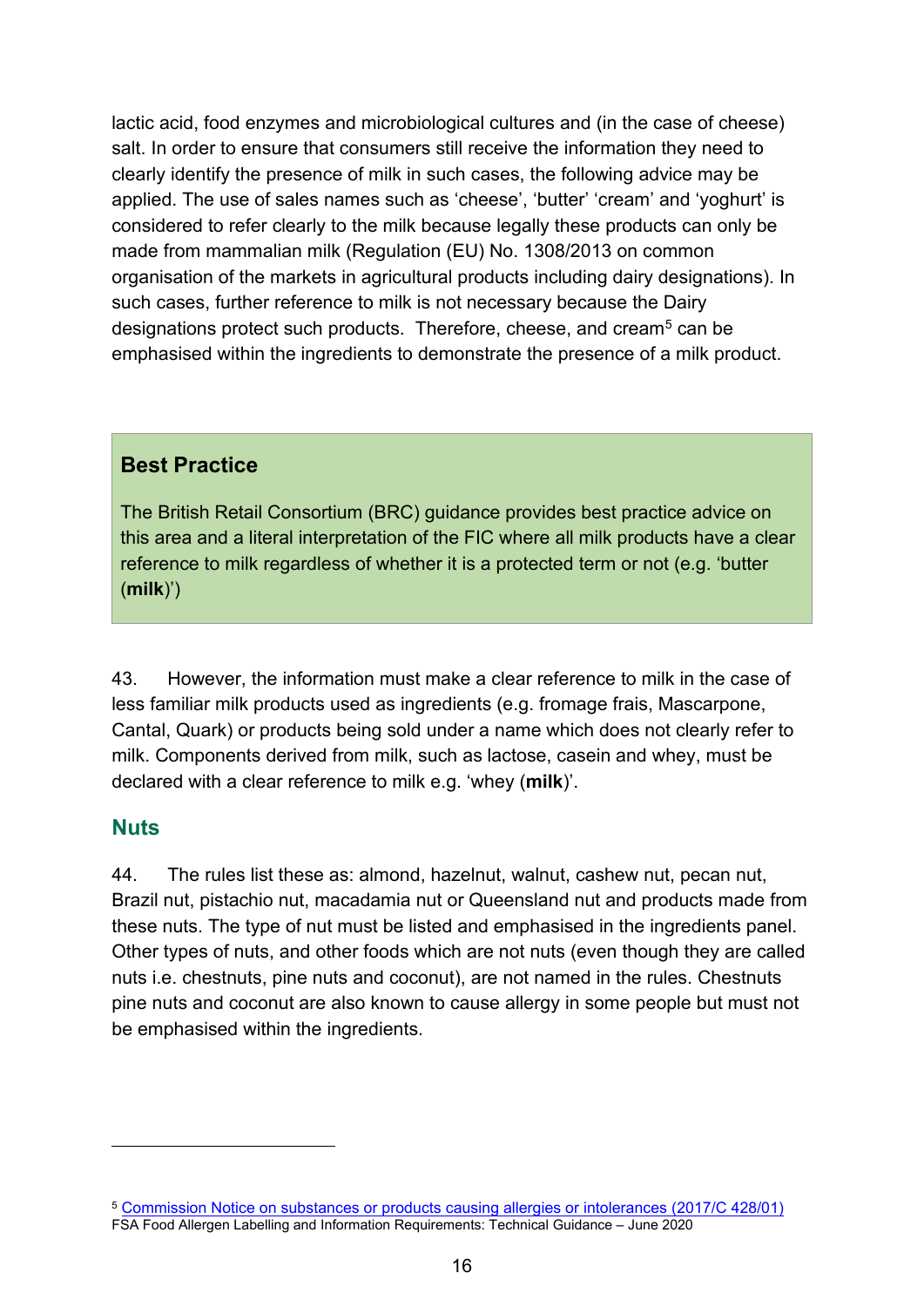45. Where ingredients or processing aids derived from nuts have been used, the ingredient must be indicated with a clear reference to the nut; for example 'flavourings (**almond**)' unless exempt (see p 10-11 for exemptions).

## **Celery**

46. This term is used generically in the FIC to refer to stick celery and celery root/tuber (also often known as celeriac). However, the term refers to any part of the celery plant and other forms that originate from it, such as celery leaf, celery root, celery seeds, celery oil, celery salt, celery spice, celery seed oil and celery seed oleoresin (an oil / resin extract from celery).

### **Mustard**

47. This term refers to the mustard plant and other products which originate from it, such as leaves, sprouted seeds, mustard flour, table mustard, mustard oils, mustard seed oils and mustard oleoresins. The appropriate terms must be used in labelling. The rules do not name any particular species of mustards and therefore must be applied to all types of mustard.

#### **Sesame**

48. This term refers to sesame seeds, ground sesame powder and sesame oil. Products derived from sesame seeds, such as tahini, must be clearly labelled with a reference to sesame e.g. 'tahini (**sesame**)'. The rules do not name any particular species of sesame seeds and therefore must be applied to all.

## **Sulphur dioxide and / or sulphites at levels above 10 mg/Kg or 10 mg/litre**

49. The labelling rules apply to sulphur dioxide and/or sulphites that have been deliberately added for example when it has been used as a preservative or have been added to an ingredient used in a preparation of the food. The rules require sulphur dioxide and/or sulphites to be labelled when present above 10 mg/Kg or 10 mg/litre (calculated in terms of the total sulphur dioxide (SO2)) in the finished product as consumed, i.e. prepared according to the manufacturer's instructions. The method of analysis for sulphur dioxide sulphites cannot differentiate between those naturally present in the food or added as a preservative. Where sulphur dioxide and/ or sulphite based preservatives (even as carryover in an ingredient) have been used and the levels in the finished product are above 10 mg/Kg or 10 mg/litre, it will need to be declared on the label.

50. Under general food additives legislation, where sulphur dioxide and/or sulphites have been added and have a technological function in the finished product,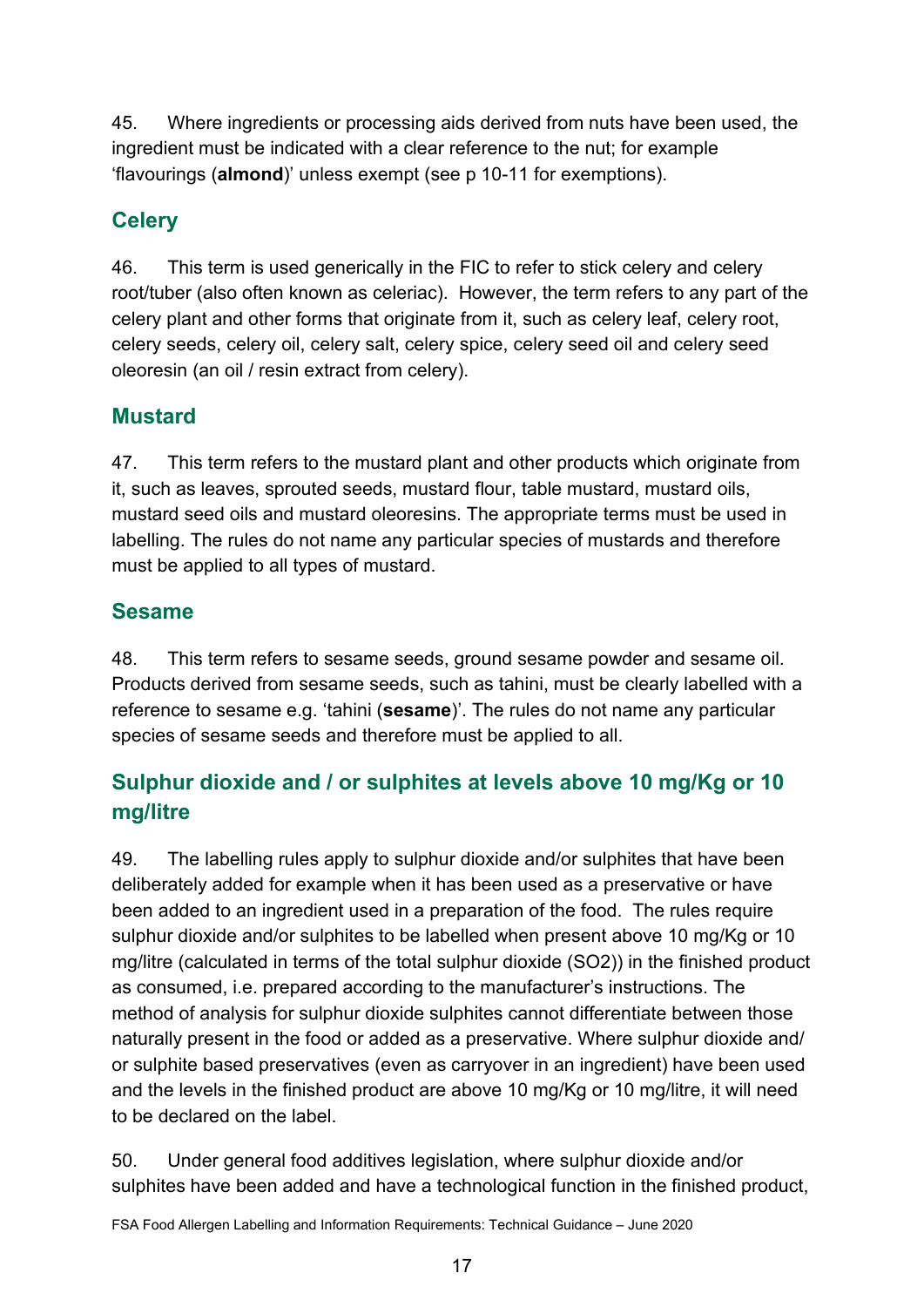the function and the name and/or e number of the additive must be included - for example: 'Dried Apple, (Preservative: **sulphur dioxide**)' – however if only the E number is provided a clear reference to the allergen must be provided so it is easily understood by the consumer. Under allergen labelling legislation, when sulphites are present at above 10 mg/Kg/litre in the finished product, whether or not they have a technological function, a clear declaration of sulphites and/or sulphur dioxide is always required.

## **Example**

The term 'sulphites' (or 'sulfites') may also be used as a generic term for this ingredient. Furthermore, depending on the particular sulphite present, the chemical name may be used with the sulphite element emphasised, for example, 'sodium metabi**sulphite**'

51. References to sulphur dioxide and/ or sulphites, which are used and found present in the finished product (ready for consumption or reconstituted according to manufacturers' instructions) at less than 10 mg/Kg or 10 mg/litre is not required.

## **Lupin**

52. The term lupin is used generically in the FIC to refer to both lupin seed and products from it such as lupin flour. The appropriate terms must be used in labelling. The rules do not name any particular species of lupin and therefore must be applied to all.

#### **Molluscs**

53. The rules do not name any species because molluscs includes all types of mollusc (for example oyster, squid, cockles, mussels, winkles and scallops as well as land molluscs like snails).

54. Labelling of mollusc ingredients and products derived from molluscs need to have a clear reference to the Annex II food; for example, 'mussels (**mollusc**)', 'octopus (**mollusc**)', 'oyster (**mollusc**)'.

## **Presentation of mandatory particulars (Article 13)**

55. Mandatory particulars means the information that must be provided. All written mandatory allergen information must be easily visible, clearly legible and not obscured in any way. Mandatory information must not be hidden for example under a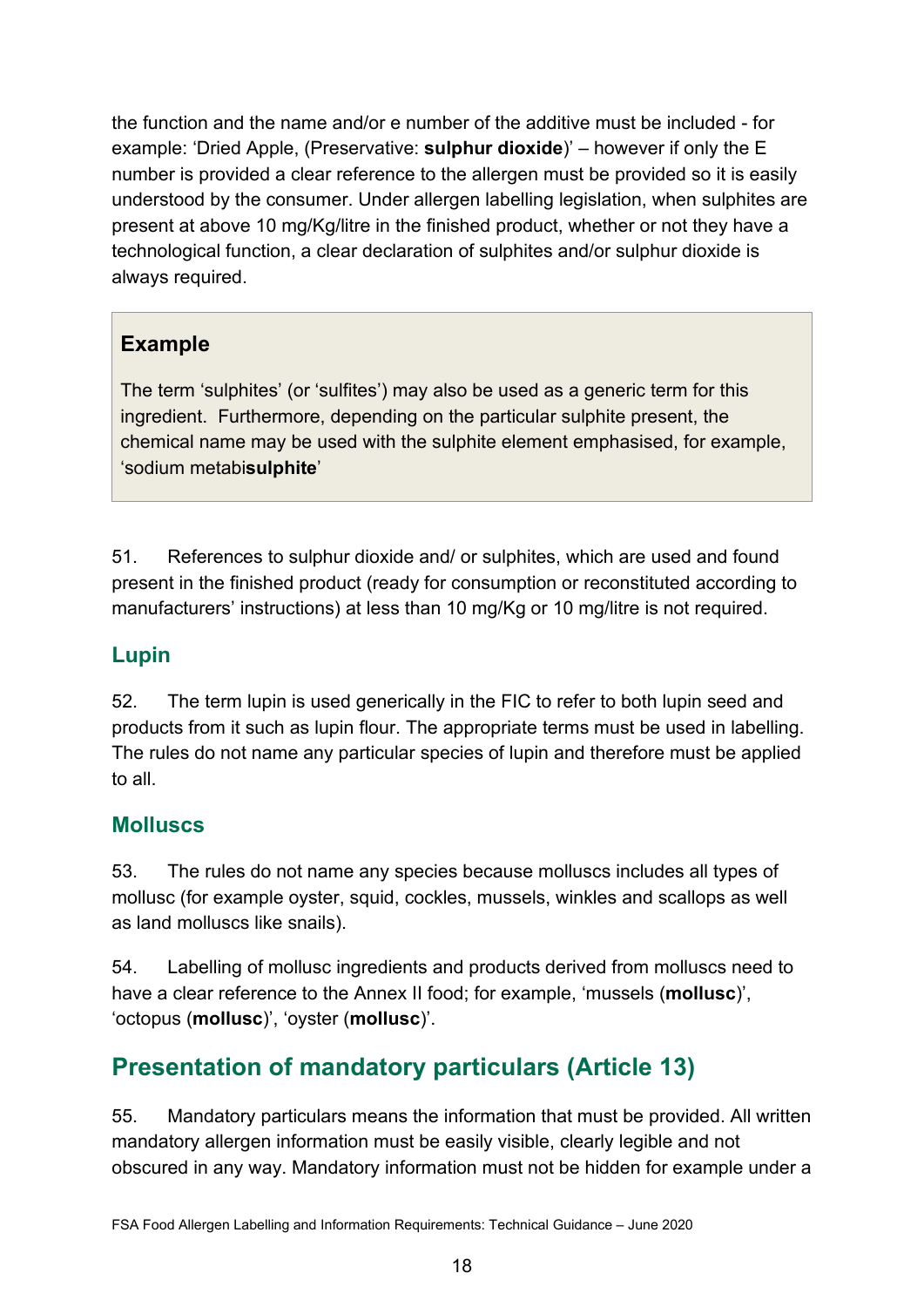flap or across a fold or crease, detracted from or interrupted by any other written or pictorial matter or any other intervening material.

56. Consider whether the mode of emphasis

- Is sufficiently visible
- Is readable for those with visual impairments? For example consider individuals with colour blindness when using contrasting colours.
- A minimum font size where the x-height (as illustrated in Annex IV of the FIC) is 1.2 mm or more must be used where labelling surface is 80 cm2 or more.
- A minimum font size where the x-height is 0.9 mm or more must be used where the labelling surface is less than 80 cm2. Figure 1 below illustrates how the x-height of the font used is measured.

#### **Figure 1: How to measure x-Height 1 (of your font)**

**v.HEIGHT** 



Legend

|   | Ascender line   |  |  |  |  |  |  |
|---|-----------------|--|--|--|--|--|--|
| 2 | Cap line        |  |  |  |  |  |  |
| 3 | Mean line       |  |  |  |  |  |  |
| 4 | <b>Baseline</b> |  |  |  |  |  |  |
| 5 | Descender line  |  |  |  |  |  |  |
| 6 | x-height        |  |  |  |  |  |  |
|   | Font size       |  |  |  |  |  |  |

57. Where the food packaging or container's largest surface area is less than 10  $cm<sup>2</sup>$  (e.g. a single portion sachet of sauce), the ingredients list can be omitted, provided that the ingredients information is provided by other means or made available at the consumer's request. In such cases, the presence of Annex II ingredients in the food must be indicated by the word 'contains…' followed by the name of substance or product (e.g. Contains: celery, fish). The minimum font size rules also apply to other mandatory information as listed in Article 9 (1) of the FIC. Please refer to Article 13 of the FIC for further details.

## **Omission of the list of ingredients (Article 19)**

FSA Food Allergen Labelling and Information Requirements: Technical Guidance – June 2020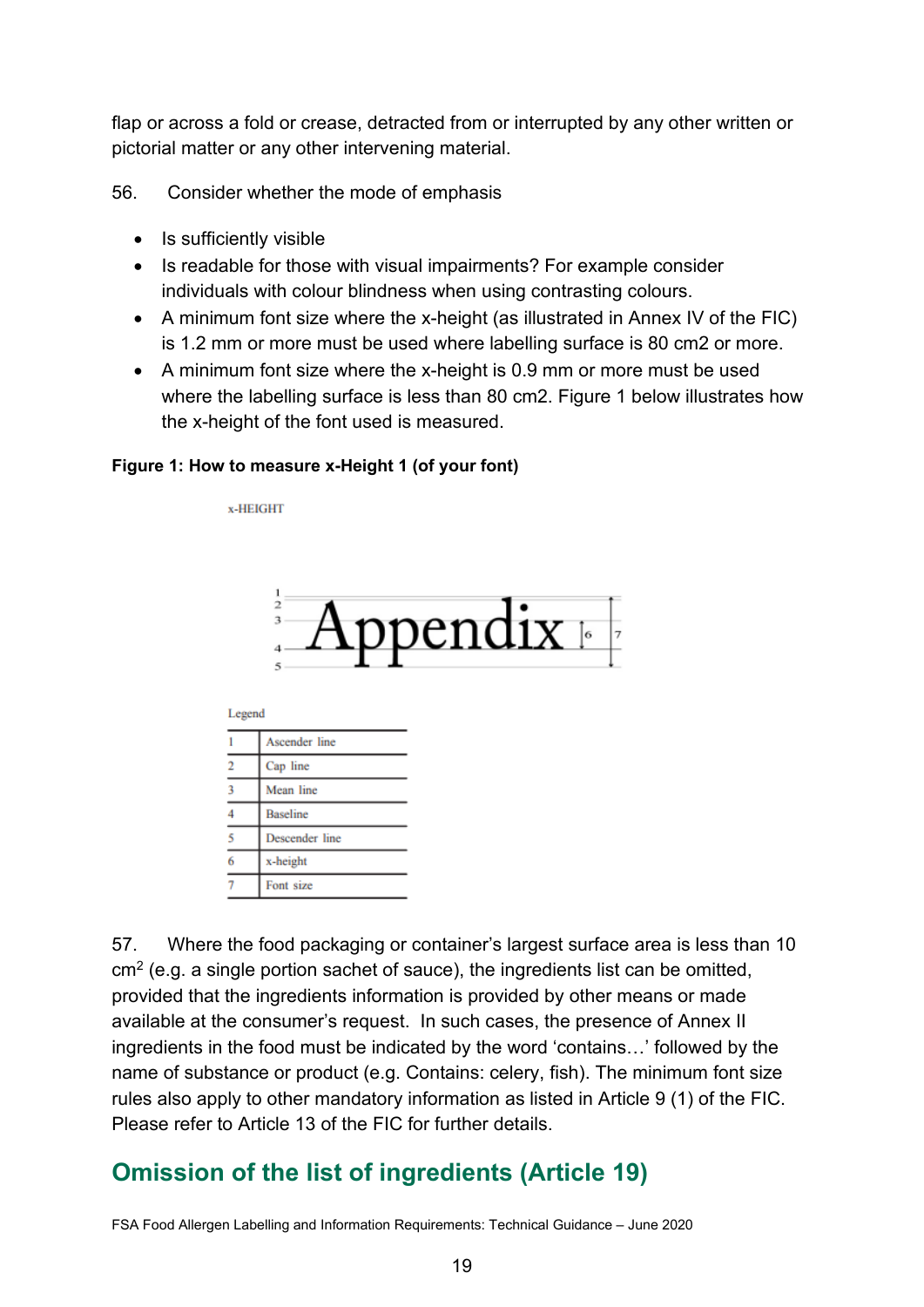58. Where the name of the product consists of a single ingredient (e.g. bag of peanuts or a box of eggs) and clearly refers to the presence of a substance or product causing allergies, further indication of the presence of the Annex II substance or product is not required. Therefore, in these examples, a bag of peanuts and a box of eggs would not need to declare the presence of peanut and egg respectively. However, where the name of the food does not clearly refer to the substance as named in Annex II, information regarding the presence in the food of an Annex II substance must be provided in the manner required for those substances. For example gingelly oil is sesame oil and must therefore be labelled 'contains: sesame'.

## **Labelling of certain substances or products causing allergies or intolerances (Article 21)**

59. Article 21 specifies that mandatory information about the presence of the Annex II ingredients which cause allergies will need to be emphasised from the other ingredients within the ingredients lists by means of contrasting font, size, style or background colour. For example 'INGREDIENTS: **Oat**meal, sunflower oil, prawn (**crustacean**)'

60. The FBO has flexibility in deciding which mode of emphasis to use to declare the presence of allergens.

#### **Example**

An allergy advice statement could be used on the product label to explain how allergens are emphasised within the ingredients list. For example: 'Allergy advice: for allergens, see ingredients in **bold**' or 'Allergy advice: for allergens, including cereals containing gluten, see ingredients highlighted in **blue**.'

61. The source of allergens for each ingredient needs to be declared even if there are several ingredients from the same allergenic food.

#### **Example**

Partially Reconstituted Skimmed **Milk** Concentrate, Sugar, Sunflower Oil, Whey Powder (**milk**), Dextrose, Emulsifier (Mono- and Di-Glycerides of Fatty Acids), Flavouring, Stabilisers (Guar Gum, Sodium Alginate), Colours (Beetroot Red, Beta-Carotene).

FSA Food Allergen Labelling and Information Requirements: Technical Guidance – June 2020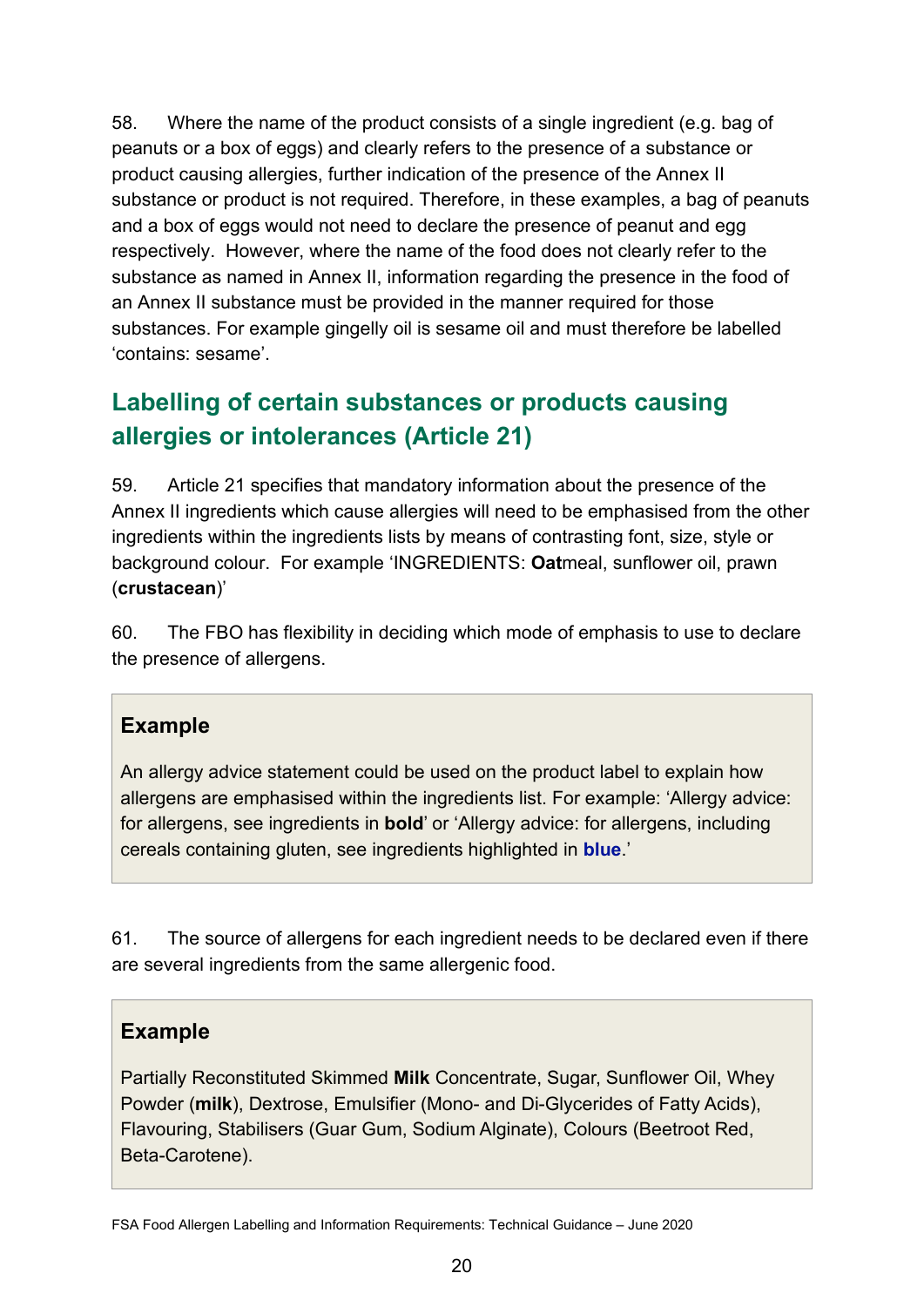62. If the name of an ingredient partly includes the Annex II allergen in a single word, then the name of the ingredient corresponding to the Annex II food can be emphasised. (For example: 'wheatflour' can be emphasized as '**wheat**flour' or '**wheatflour**').

63. Where an ingredient comprises of several words (such as 'skimmed milk powder' and 'egg white') then only the Annex II food must be emphasised (in these examples, 'skimmed **milk** powder' and '**egg** white').

64. If individual ingredients used to make a food contain added sulphur dioxide and/or sulphites, their presence must be emphasised for those ingredients separately if, when added together, the level in the overall food is >10 mg/Kg. Where foods are sold under a less common name, due to appellation, trade name, foreign cuisine etc., it could be difficult to tell whether they contain any of the Annex II products/ substances (e.g. 'monkey nuts (**peanuts**)', 'gingelly oil (**sesame**)', 'ghee (**milk**)', 'edamame beans (**soya**)'). In such cases there must always be a clear reference to the name of the substance as listed in Annex II.

## **Food products without ingredients lists**

65. Some foods do not require an ingredients list such as alcoholic drinks with more than 1.2% by volume of alcohol (see Article 16 (4) of the FIC). In this case the presence of any substances or products derived from the Annex II list which is present and not clear from the name of the food needs to be indicated. For example, a bottle of wine must have a statement such as: 'Contains: sulphites, milk and egg' if the finished product contains sulphites at more than 10 mg/litre and if milk or egg residues are detectable in the wine.

#### **Example**

Allergen(s) within a 'contains' statement on products without an ingredients lists do not need to be emphasised however, you can voluntarily choose to emphasise the allergens to make clear their presence in a product (e.g. 'Contains: **sulphites**').

## **Applicable requirements – voluntary information (Article 36)**

66. Where an ingredients list is provided, the FIC does not permit the voluntary use of allergen advisory statements such as 'Contains: wheat, egg and milk' to repeat mandatory allergen ingredients information. Information about allergens as ingredients can only be presented in the mandatory format (i.e. emphasised within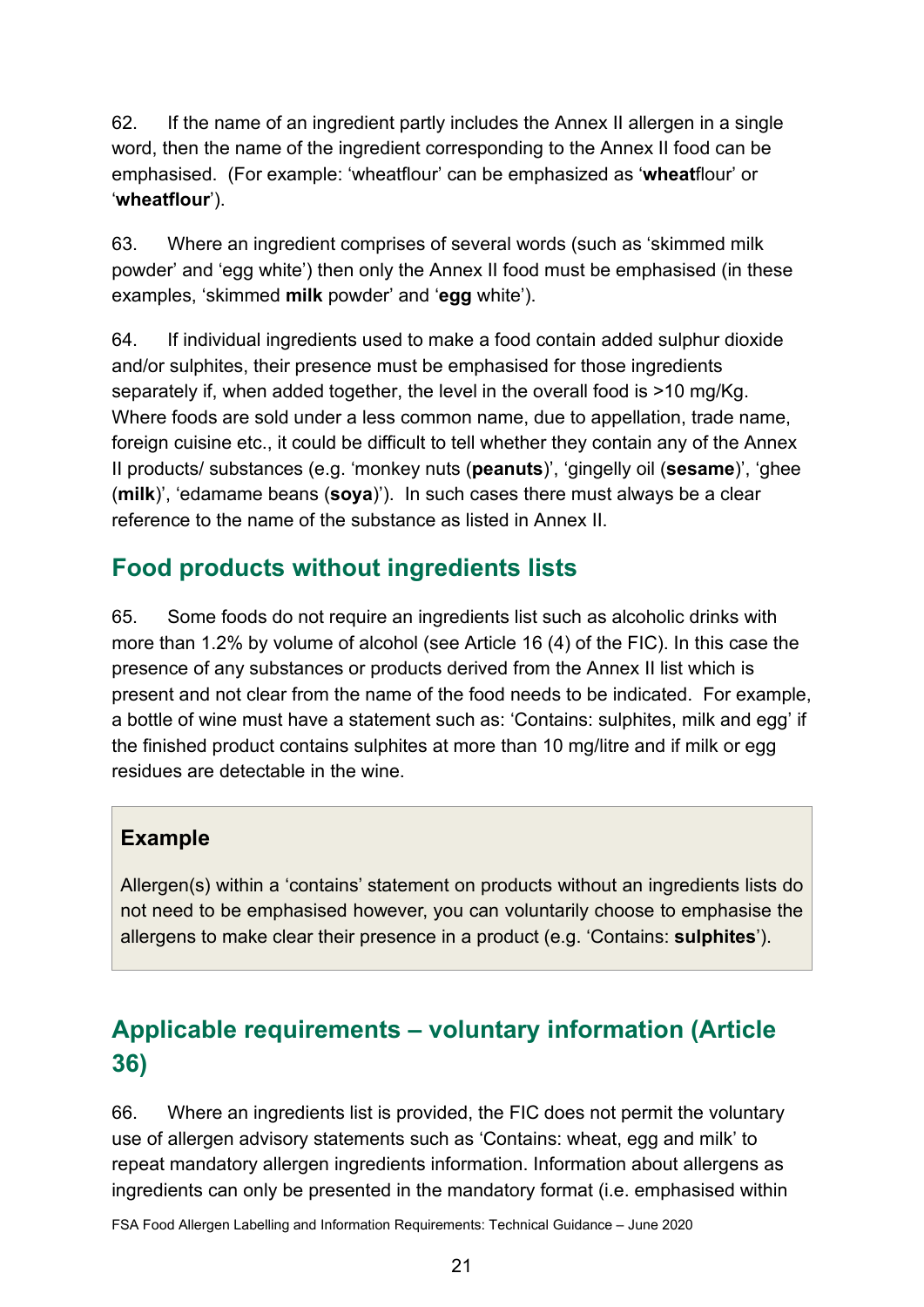the ingredients list). This is to ensure that information is presented in a single and consistent format across food products.

## **Distance selling (Article 14)**

67. FBOs selling prepacked foods through distance selling need to make the same level of information on allergens available to consumers, for example on their website or in their catalogue, as when the food is bought from a retail environment<sup>6</sup>. This is to ensure that the mandatory allergen information is available before the purchase is concluded and at the moment of delivery. Telephone numbers provided by FBOs which enable consumers to obtain oral allergen information over the telephone, must not be at an additional cost (in other words the calls must be free or non-chargeable within standard rate call plans). The distance selling rule to provide information before the purchase is concluded does not apply to prepacked foods sold through vending machines.

#### **Example**

One method a business could use is to list the ingredients (with allergens emphasised in some way) on the website where the customer views the product prior to purchasing it. To make this information available to the customer at the moment of delivery it could be appear on the packaging of the food.

<span id="page-21-0"></span> $6$  For distance sales of prepacked food, other mandatory information must be provided as listed in Article 9 with exception of Article 9 (1) (f)

FSA Food Allergen Labelling and Information Requirements: Technical Guidance – June 2020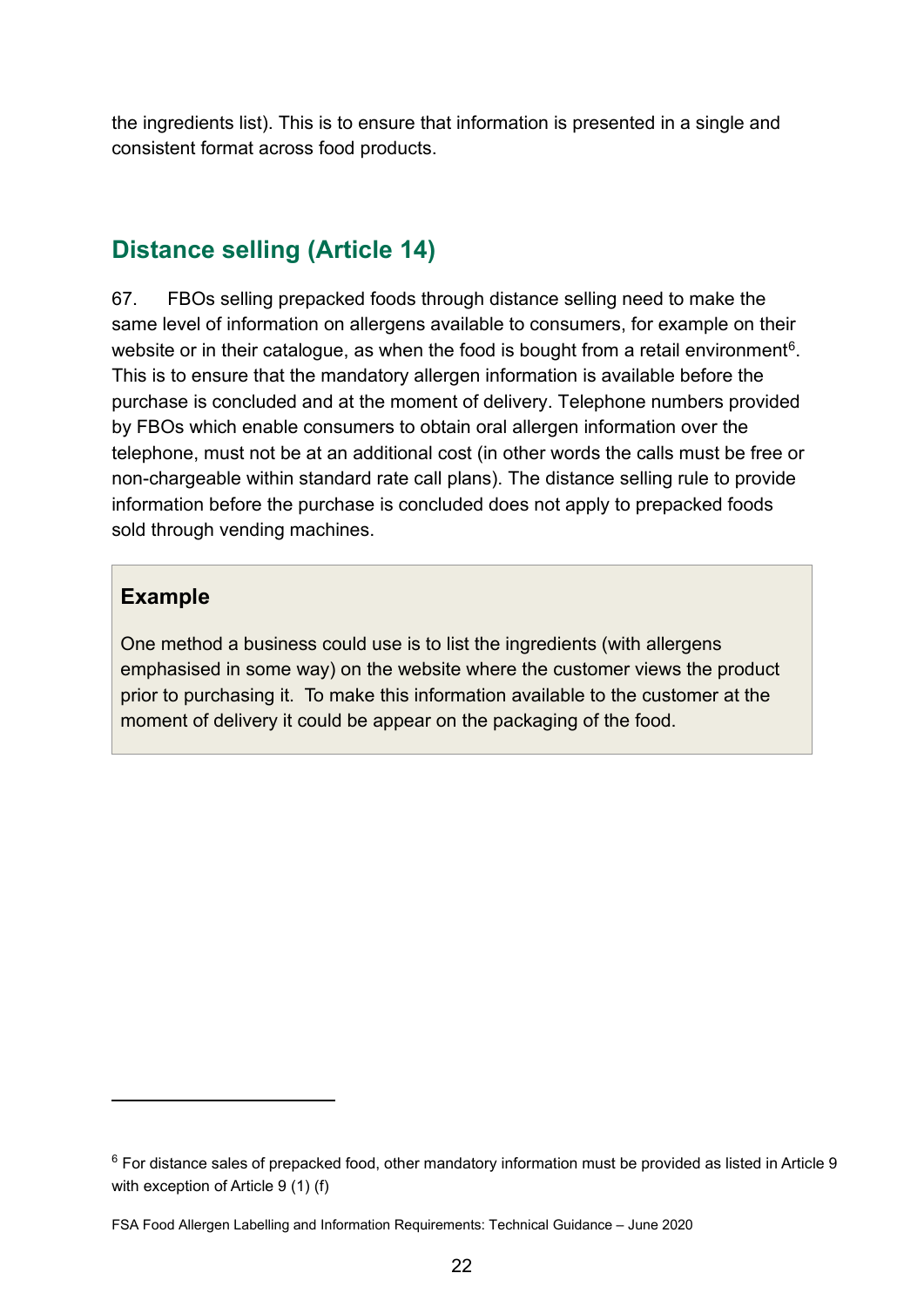## <span id="page-22-0"></span>**Part 2: Guidance for businesses providing nonprepacked food**

68. The information below provides guidance and best practice examples on the provision of allergen ingredients information for non-prepacked food (such as meals served in a restaurant or café) and also food packed at the consumer's request which is covered by the same rules. Information on the presence or use of allergens in food must be provided in a manner that is easily accessible for the consumer. The requirements are based on the following articles:

- Article 8 on responsibilities
- Article 9 on the list of mandatory particulars (see p 10-11 for list of 14 allergens)
- Articles 12 and 13 on availability and presentation of mandatory particulars
- Article 21 on labelling of certain substances or products causing allergies or intolerances
- Article 44 on national measures for non-prepacked food
- Article 14 on distance selling

## **Responsibilities (Article 8)**

69. Every FBO in the food supply chain is responsible for ensuring that the allergen information they provide is accurate. They must not supply food which they know or presume to be non-compliant with food information requirements.

#### **Best Practice**

Businesses should review ingredients information for foods provided by them and ensure that their suppliers provide them with the necessary information to meet their obligations.

70. Food businesses supplying food to other food businesses that is not intended for the final consumer and / or not intended for mass caterers must ensure that business to business sales of food are accompanied with sufficient information to enable subsequent food businesses to meet their responsibilities. FBOs whose activities do not affect food information must not supply food which they know or presume to be non-compliant with food information requirements. FBOs are responsible for ensuring compliance with the provisions relevant to their activities and verifying that those requirements are met. This applies to all operators including: manufacturers, suppliers and caterers.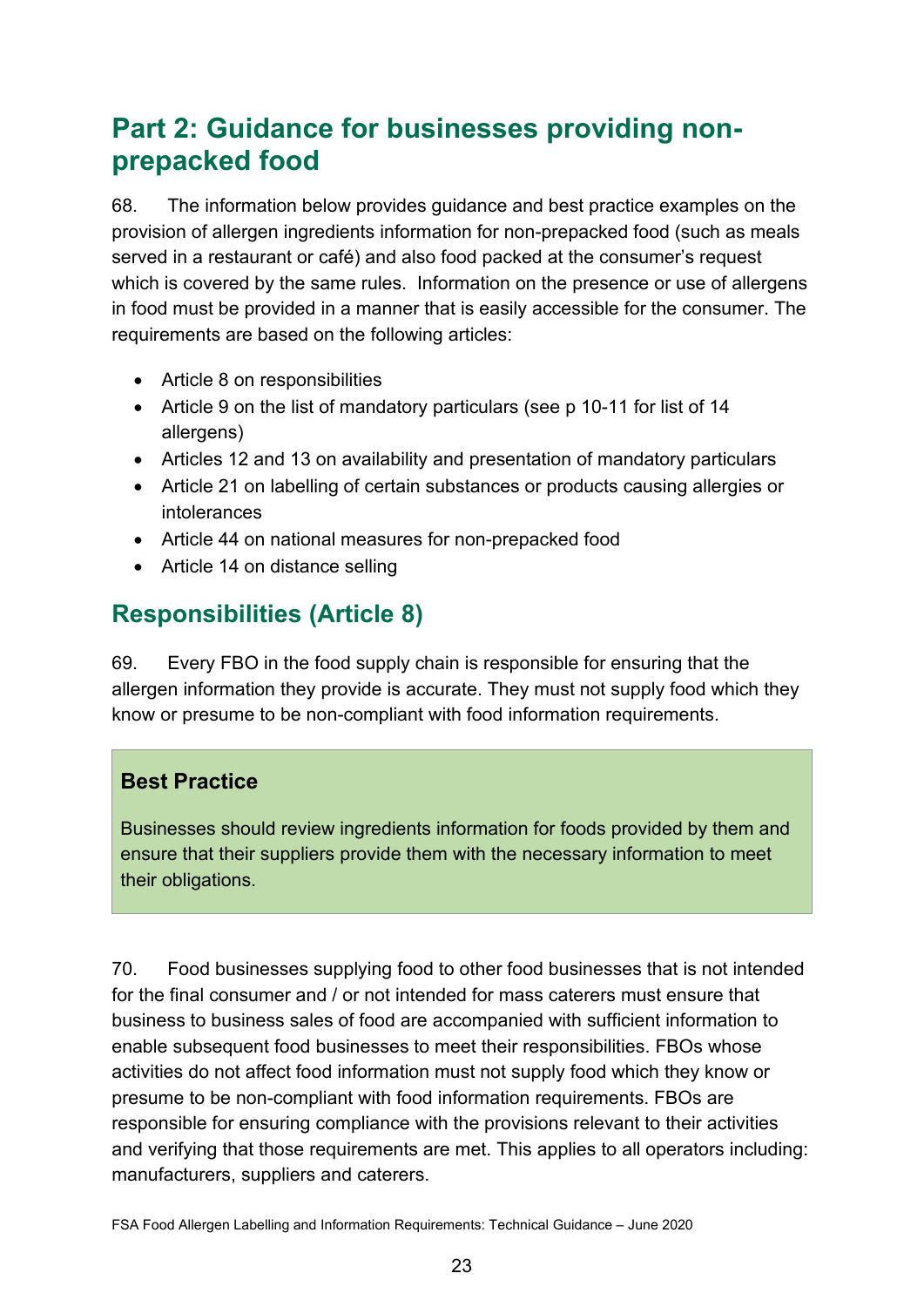## **Presentation of mandatory allergen information (Articles 9, 12, 13 and 21)**

71. Allergen information for non-prepacked food can be communicated through a variety of means to suit the business format of the FBO. The requirement is to provide information about the use of allergenic ingredients in a food. The provision does not require a food business to provide a full ingredients list. Where food business chooses for this information to not be provided upfront in a written format (for example allergen information on the menu), the food business must use clear signposting to direct the customer to where this information can be found such as asking members of staff. In such situations there must be a statement that can be found on food menus, chalkboards, food order tickets, food labels (see Regulation 5(4) of the FIR).

72. In the drive-through (or drive-thru) scenario signage that indicates that oral information is available through a member of staff elsewhere on the premises is permitted.

73. All mandatory allergen information on menus or signpost statements to where it could be found must be easily accessible and visible, and clearly legible to the final consumer regardless of whether they have a food allergy or not

#### **Example**

Upfront signposting to where allergen information will be found [could be presented](https://www.food.gov.uk/sites/default/files/media/document/allergen-signage.pdf)  [as a statement](https://www.food.gov.uk/sites/default/files/media/document/allergen-signage.pdf) such as:

*'Food Allergies and Intolerances: Please speak to our staff about the ingredients in your meal, when making your order.'*

74. Allergen information for those cereals containing gluten which are named in Annex II and for the nuts listed in Annex II must specify the cereal (e.g. Wheat) or the nut (e.g. Almond) listed in Annex II. This is because there are people who may be allergic or sensitive to only one cereal or one nut and not all cereals or all nuts.

75. No specification needs to be provided for fish, molluscs or crustaceans when used as ingredients in a dish as there is no designated list for this group within the Annex II list.

76. Allergen ingredients information must be made available for the entire dish as served, however, it can be provided in a variety of ways.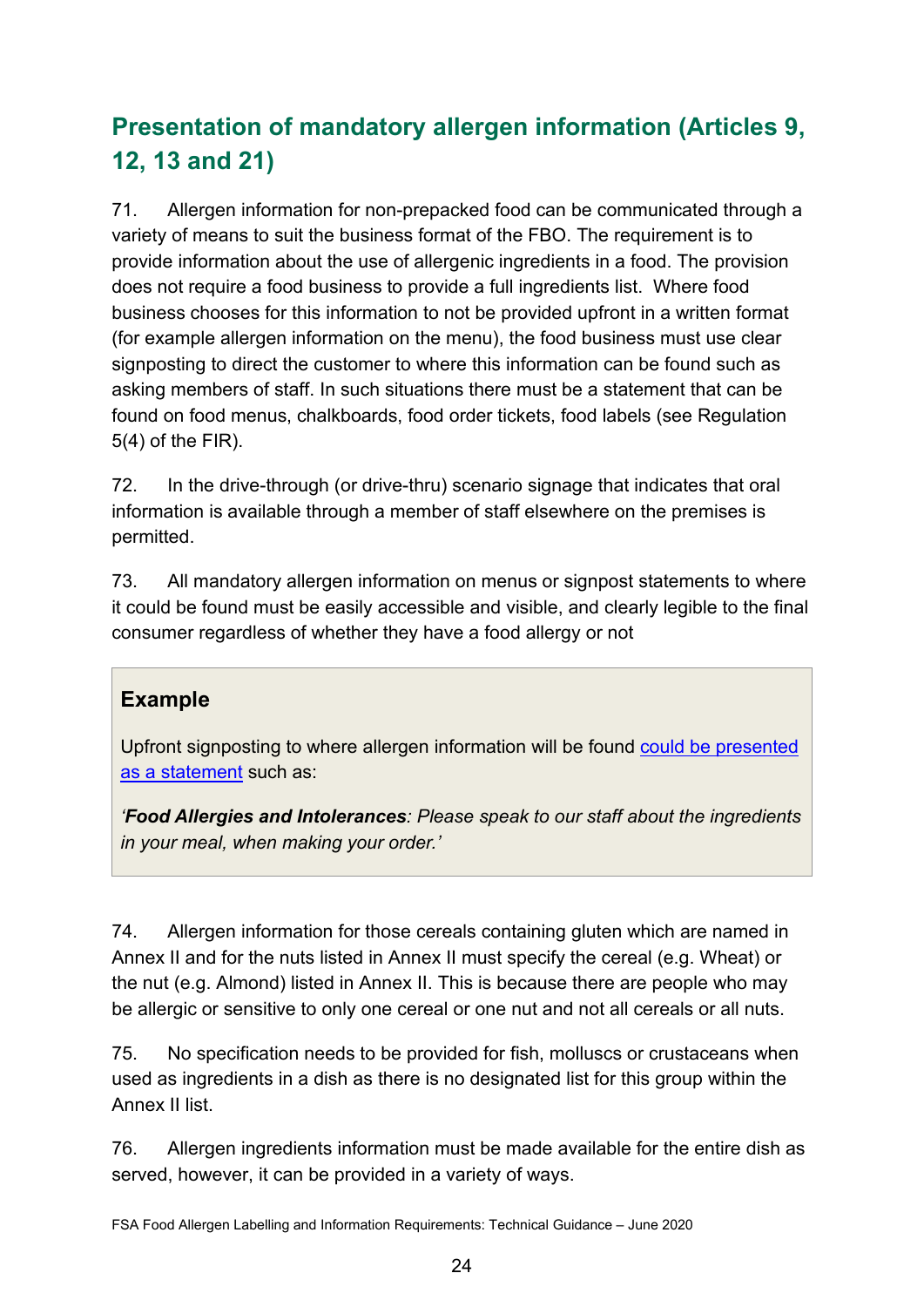77. Where food is provided through a buffet format, the allergen information should be provided for each food item separately.

#### **Example**

Allergen information could be provided as a 'contains' statement, for example 'Chicken Tikka Masala (contains: milk, nuts (almond)'). Another method could be the use of a chart such as the example below:

#### **Best Practice**

#### **Figure 2: Allergen matrix example 1**

| Dishes /<br><b>Allergens</b><br>contained                    | <b>Gluten</b><br>Cereals<br>containing | <b>Crustaceans</b> | Eggs | Fish | Peanuts | Soyabeans | Milk | Nuts          | <b>Celery</b> | <b>Mustard</b> | <b>Sesame</b> | Sulphites | Lupin | Molluscs |
|--------------------------------------------------------------|----------------------------------------|--------------------|------|------|---------|-----------|------|---------------|---------------|----------------|---------------|-----------|-------|----------|
| <b>Chicken</b><br><b>Korma</b>                               |                                        |                    |      |      |         |           | Yes  | Yes<br>Almond |               |                |               |           |       |          |
| <b>Seafood</b><br><b>Risotto</b>                             |                                        | <b>Yes</b>         |      | Yes  |         |           | Yes  |               | Yes           |                |               |           |       | Yes      |
| <b>Lincolnshire</b><br><b>Sausage and</b><br>mustard<br>mash | <b>Yes</b><br>Wheat                    |                    |      |      |         |           | Yes  |               | Yes           | Yes            |               |           |       |          |
| <b>Special fried</b><br>rice                                 | Yes<br>Wheat                           |                    | Yes  |      |         | Yes       |      |               |               |                |               |           |       |          |
| Lemon<br>cheesecake                                          | <b>Yes</b><br>Wheat                    |                    | Yes  |      |         |           | Yes  | Yes<br>Almond |               |                | Yes           |           |       |          |

78. Where food is placed on the market by a food business free of charge (such as testers and samples, canapés served at events) or as complimentary snacks or meals (such as a plate of biscuits, pastries or unwrapped chocolates at a hotel, or a meal served at an event), information about ingredients containing allergens must be provided. This must be provided in writing or signposted to where it could be obtained for example through a member of staff on a label, menu or ticket.

FSA Food Allergen Labelling and Information Requirements: Technical Guidance – June 2020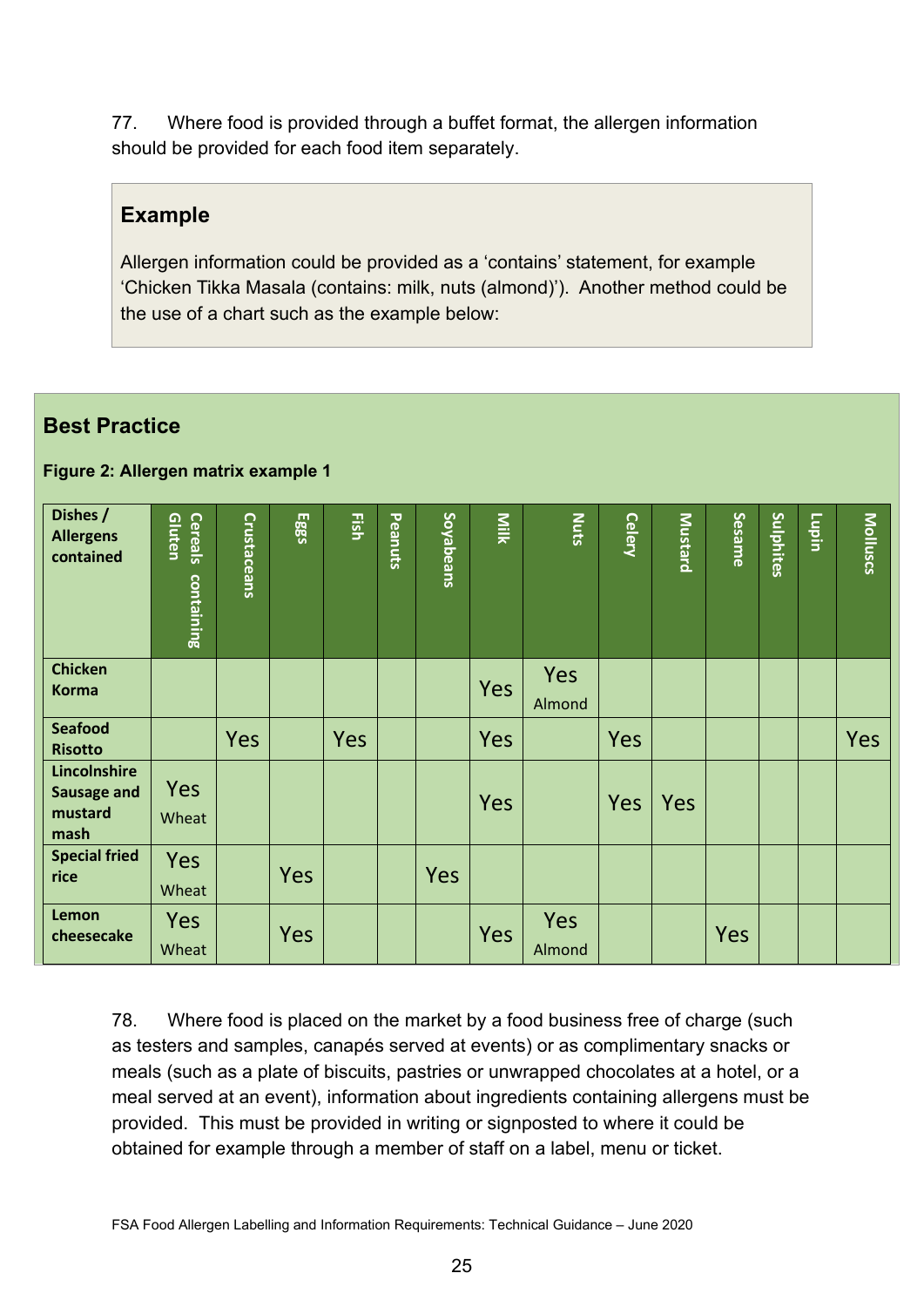#### **Best Practice**

Allergen information for the components within a dish could voluntarily be provided to give a better service and choice for the consumer.

For example BBQ Chicken Burger and coleslaw (Chicken: **wheat**, **fish**, **celery**; BBQ sauce: **celery**, **fish**; Bap: **wheat**, **eggs** and **sesame**; Coleslaw; **egg**, **celery**, **mustard**)

If a customer had an allergy to mustard for example, the dish could be served without the coleslaw.

## National Measures (Article 44)

79. To allow for practical difficulties, such as ensuring that written menus are kept up to date and displaying accurate information regarding allergenic ingredients used in products, FBOs have flexibility to provide allergen information for non-prepacked food orally. In such cases customers must be able to obtain information from member(s) of staff.

80. However, businesses adopting this approach will need to ensure that there is a written notice, menu, ticket or label that is clearly visible at the point that the customer chooses their food to indicate that allergen information is available from a member of staff.

81. FBOs who elect to provide allergen information orally must therefore ensure that the information provided orally by staff members is accurate.

82. To ensure that oral information is verifiable, ingredients information can be contained on a chart, in a recipe book or on ingredients information sheets, which staff can easily refer to.

## **Best Practice**

Members of staff have allergen training, know where to find allergen information and know how to communicate this to customers.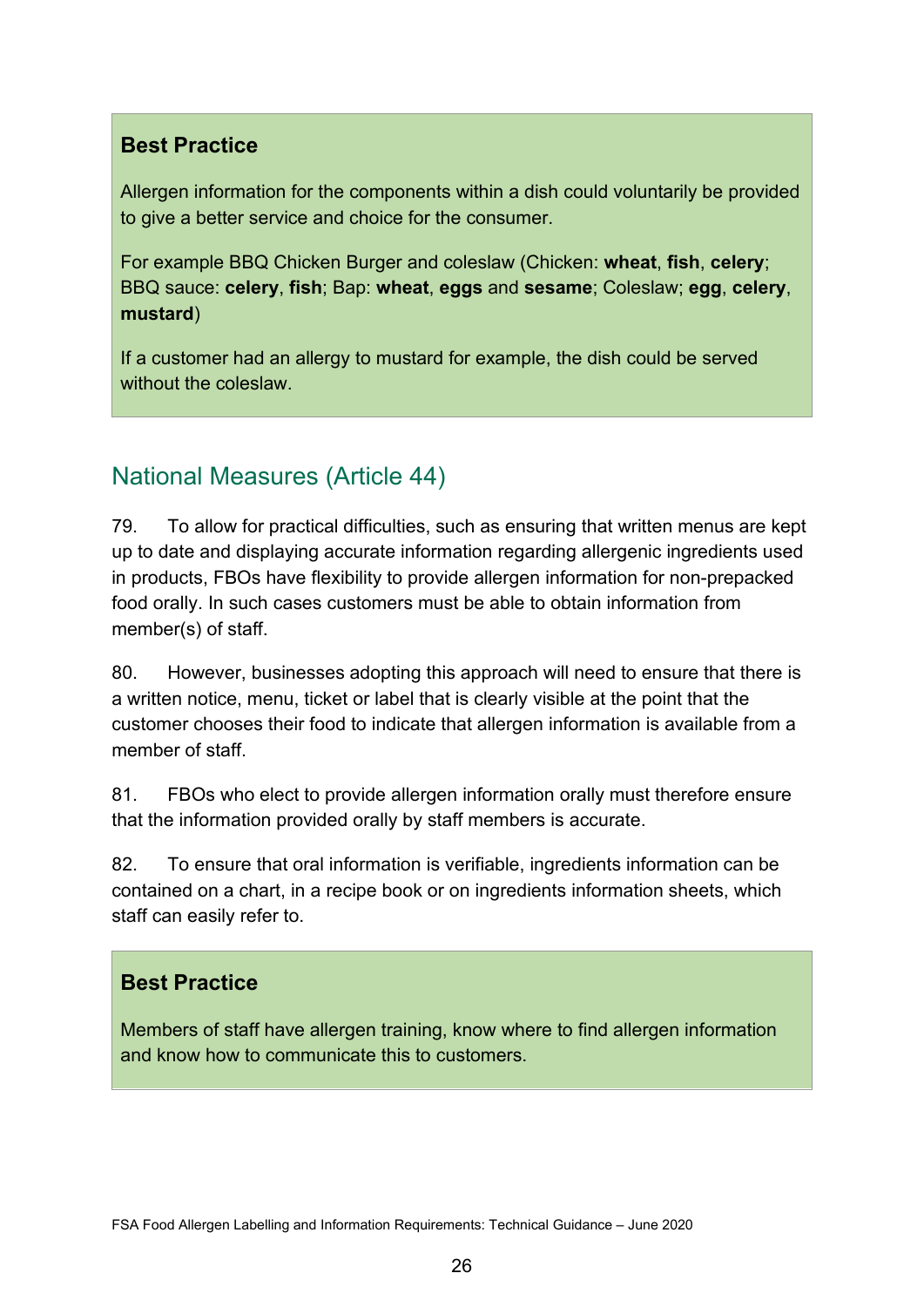## **Distance selling (Article 14)**

83. FBOs selling non prepacked food through distance selling<sup>[7](#page-26-0)</sup> (e.g. such as food businesses which offer purchase through telephone/ internet) must ensure that mandatory allergen information is available to the consumer (for free):

- before the purchase is concluded; and
- at the moment of delivery.

#### **Best Practice**

Allergen information is held in written form by the business and available in written form at some point between a consumer placing the order and taking delivery of it.

84. Whatever the chosen method of presentation, the FBO must always ensure that the allergen information is current and accurate.

85. The allergen information must be provided without any supplementary costs being charged to the customer by the FBO (e.g. premium line numbers).

<span id="page-26-0"></span>FSA Food Allergen Labelling and Information Requirements: Technical Guidance – June 2020  $7$  Electronic order screens in store and drive through order screens are not 'means of distance communication' because of the simultaneous physical presence of the supplier and the consumer.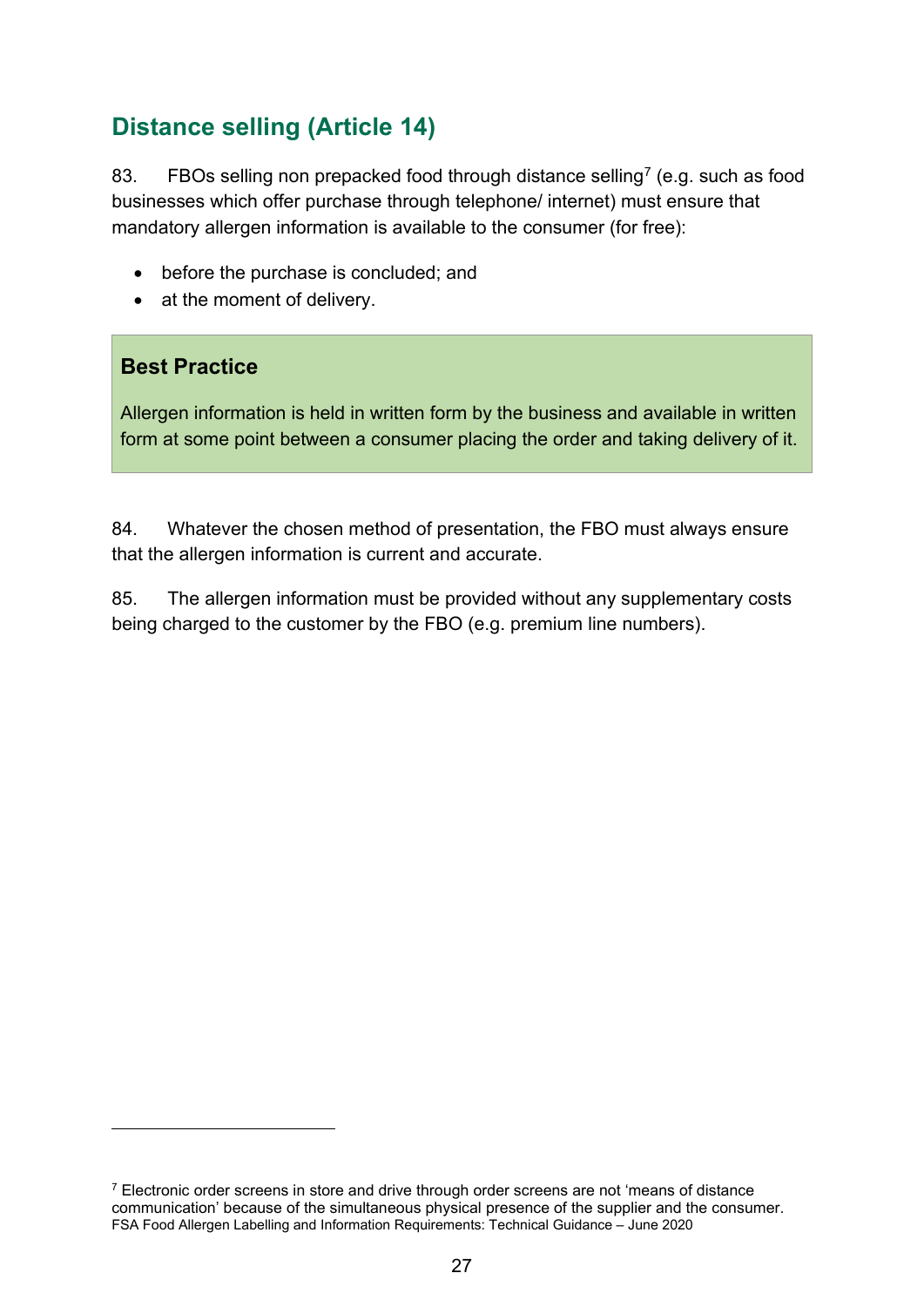#### **Example**

Ways of providing allergen information at the time of order include:

- the customer is signposted to where the accurate information can be obtained in writing (e.g. an online menu); or
- staff provide the allergen information orally by telephone whilst referring to the written information

To ensure that current and accurate allergen information is provided, the food business could ask the customer if allergen information is required before the order is taken on the telephone or online.

Ways of providing written allergen information at the time of delivery include:

- placing stickers on food containers to clearly identify food and allergenic ingredients used in that food (e.g. Chicken satay: 'Contains: wheat, soy, fish, peanut'); or
- a menu is provided with the order which allows the customer to clearly identify allergenic ingredients in the food, along with clear names, or other appropriate cross references on food containers;
- written allergen information is presented to the customer, by the member of staff from the business delivering the food together with a means to clearly link the written information to each food item.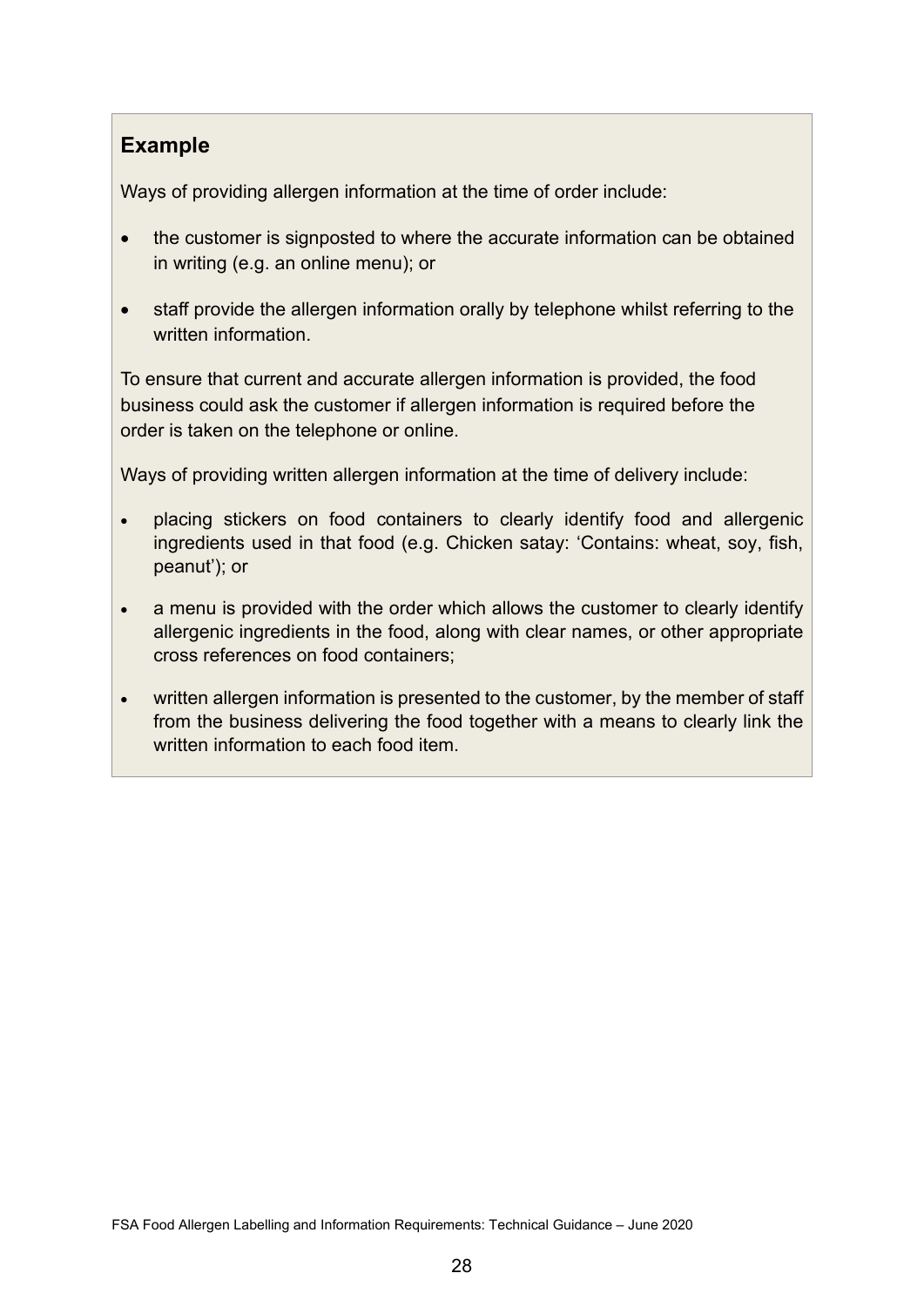## <span id="page-28-0"></span>**Part 3: Guidance for businesses providing food prepacked for direct sale**

86. Whether a food is prepacked for direct sale (PPDS) depends on whether, where and when it is packed in relation to the point at which it is offered for sale.

87. The specific requirements are based on the following articles:

- Article 8 on responsibilities
- Article 9 on mandatory particulars (see p 10-11 for list of 14 allergens)
- Articles 12 and 13 on availability and presentation of mandatory particulars
- Article 21 on labelling of certain substances or products causing allergies or intolerances
- Article 14 on distance selling

88. The information below provides guidance and best practice examples on the provision of allergen information for PPDS food. The new rules for prepacked for direct sale food come into effect on 1 October 2021.

#### **Best Practice**

Food businesses should consider the foods they package before the process of a sale begins, in order to check if these requirements apply.

89. PPDS food is food that is packed before being offered for sale by the same food business to the final consumer:

- i) on the same premises; or
- ii) on the same site<sup>[8](#page-28-1)</sup>; or
- iii) on other premises if the food is offered for sale from a moveable and/or temporary premises (such as marquees, market stalls, mobile sales vehicles) and the food is offered for sale by the same food business who packed it.

90. Prepacked is defined in Article 2(2)(e) of the FIC as 'any single item for presentation as such to the final consumer and to mass caterers, consisting of a food and the packaging into which it was put before being offered for sale, whether such

<span id="page-28-1"></span><sup>8</sup> In this instance *'site'* refers to a building complex such as a shopping centre or airport terminal in which the same food business operates from more than one unit within the building complex.

FSA Food Allergen Labelling and Information Requirements: Technical Guidance – June 2020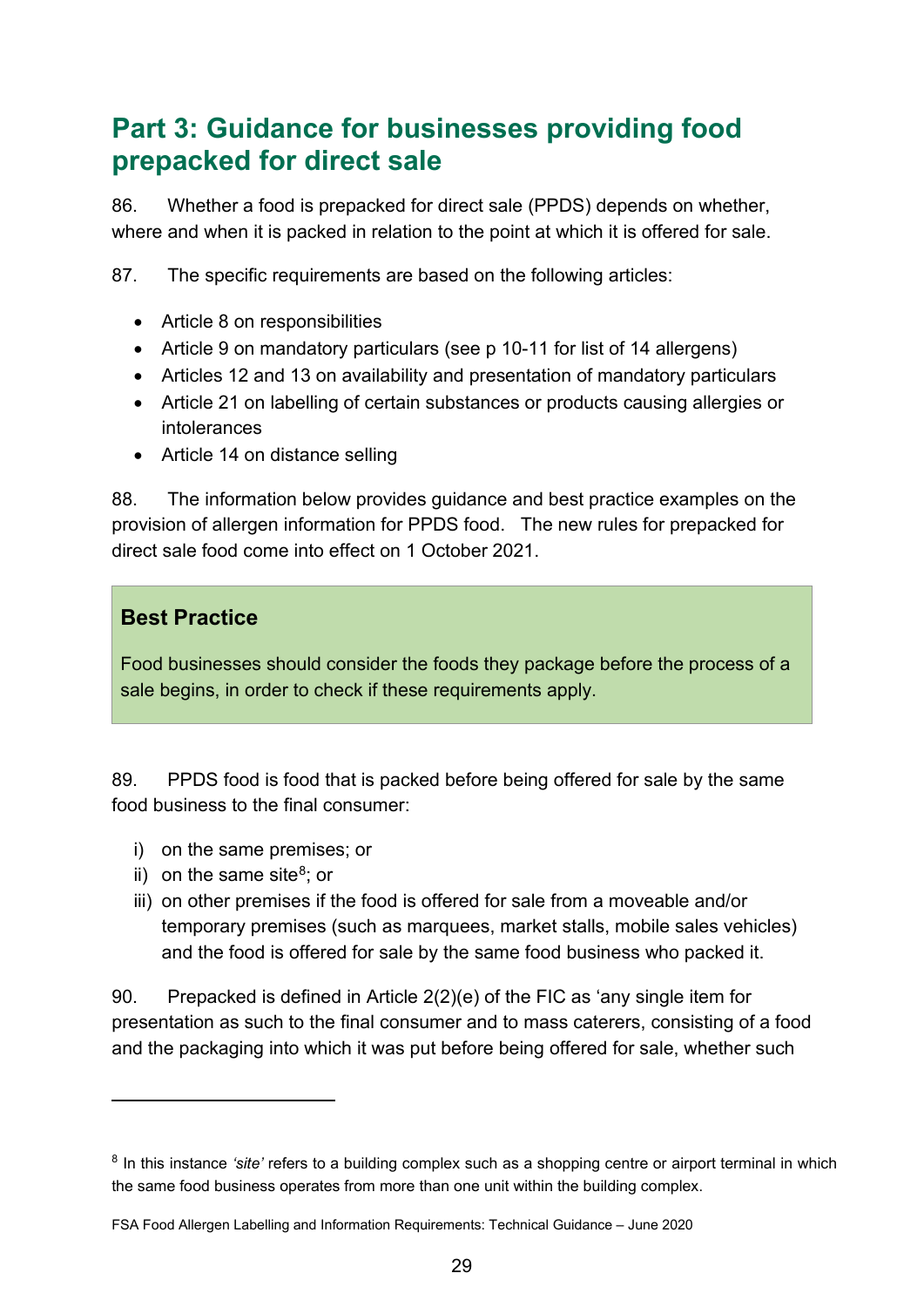packaging encloses the food completely or only partially, but in any event in such a way that the contents cannot be altered without opening or changing the packaging; 'prepacked food' does not cover foods packed on the sales premises at the consumer's request or prepacked for direct sale'



FSA Food Allergen Labelling and Information Requirements: Technical Guidance – June 2020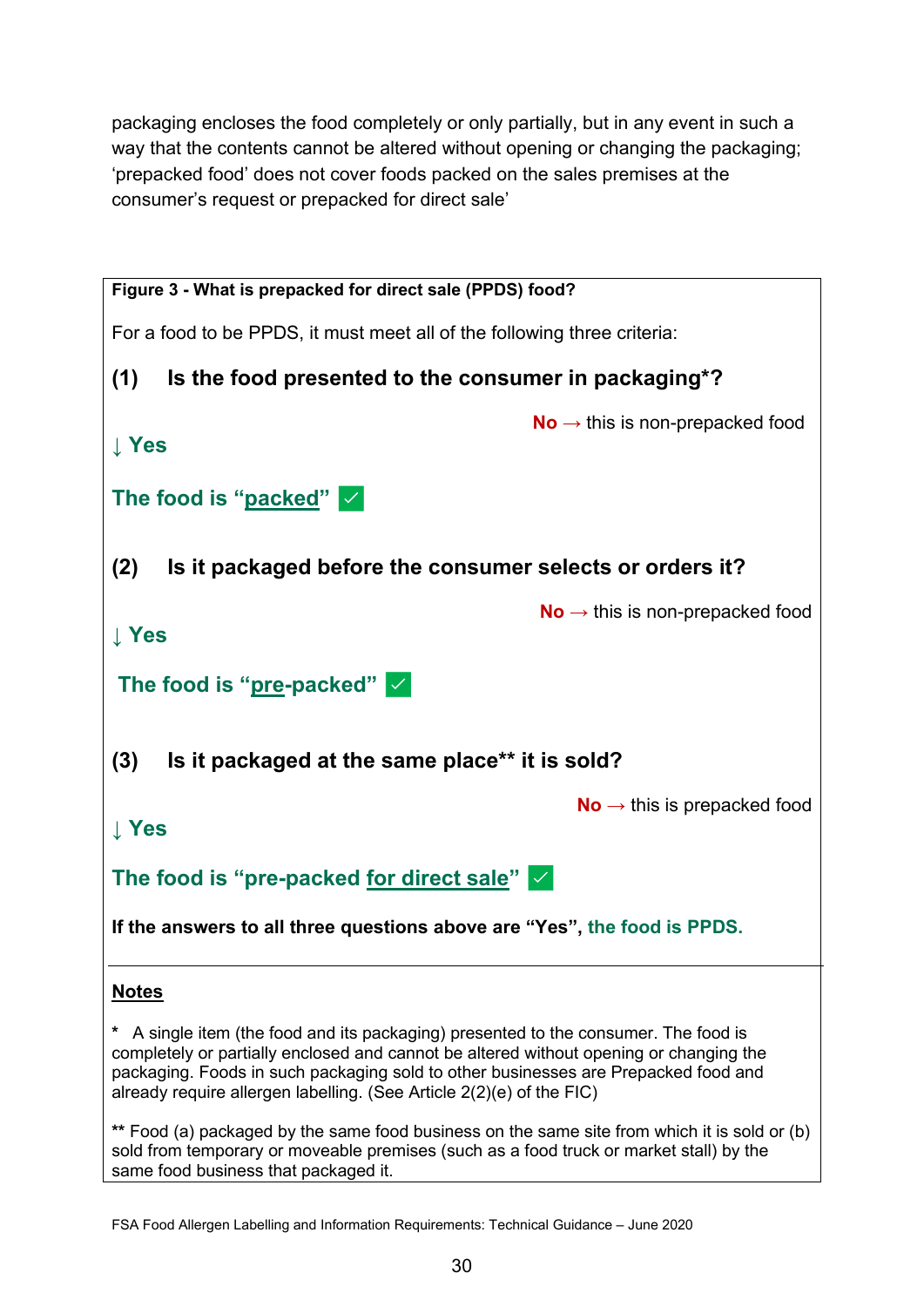### **Example**

PPDS food includes:

- Sandwiches placed into packaging by the food business and sold from the same premises.
- A café giving away packaged samples of a new range of cakes they have made on the same premises.
- Foods packaged and then taken by the same operator to their market stall to sell.
- A butcher who makes burgers or sausages which are prepacked to be sold on the same premises.
- Foods packed by a food business to be sold in its retail units located within the same building complex as the premises where the food was packed such as a train station, hospital, university or holiday park.

In a retail environment such as a supermarket, the following examples would also be considered to be prepacked for direct sale food, **provided they are packed on the premises from which they are being sold before they are offered for sale:**

- Fresh pizzas from the deli counter e.g. on a cardboard tray and wrapped in plastic;
- Boxed salads;
- Hot foods such as rotisserie chicken; and
- Foods that are pre-weighed and packed such as cheese or meats from a delicatessen counter or baked goods from an in-store bakery

91. Food is considered prepacked when it is put into packaging before being offered for sale and:

- is either fully or partly enclosed by the packaging; and
- cannot be altered without opening or changing the packaging; and
- is ready for sale to the final consumer.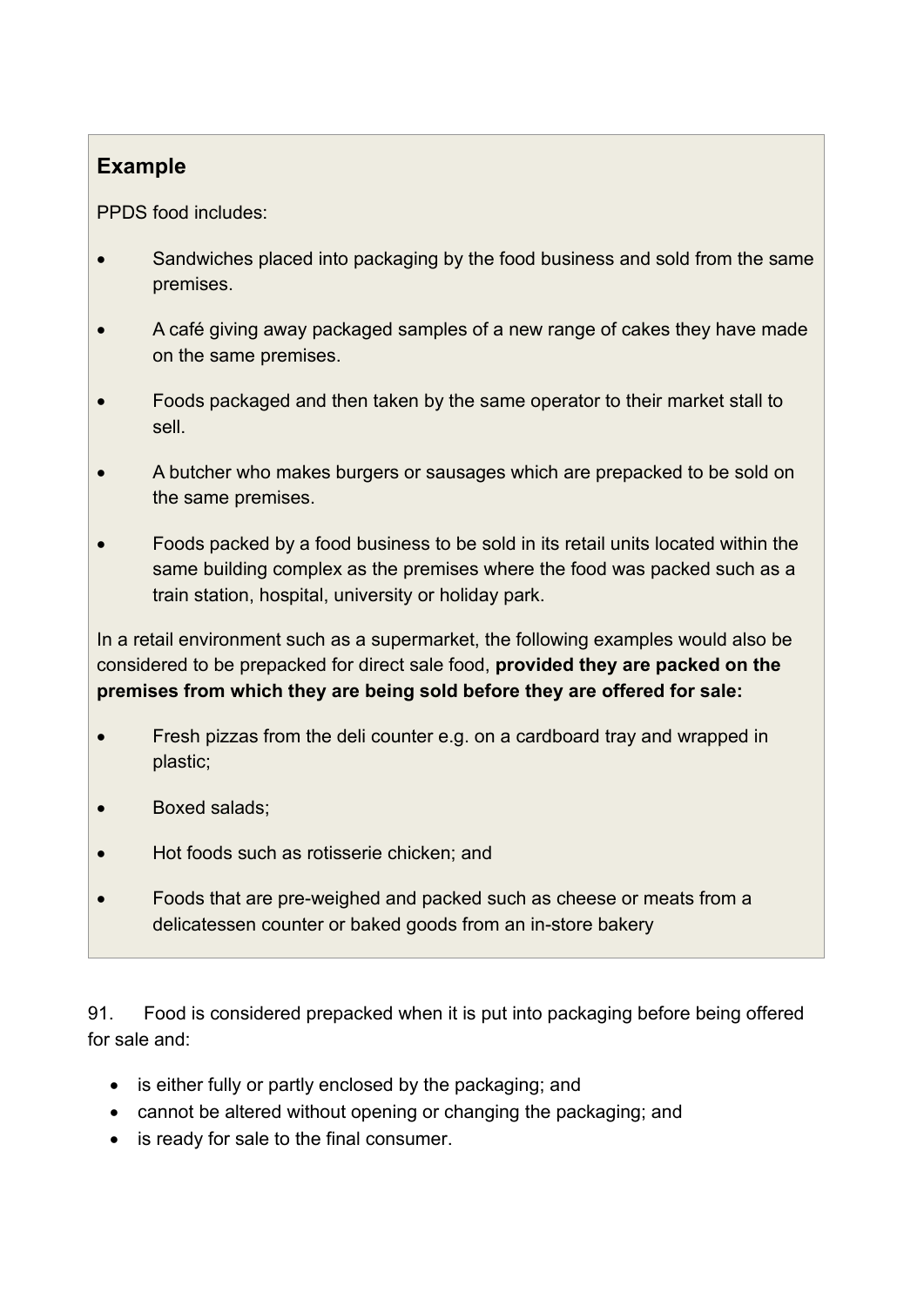92. Any food that is packed on the premises by the same food business in anticipation of an order, before being offered for sale, would be considered to be PPDS food. This can include food the consumer self selects from a chiller cabinet or has to obtain from a member of staff.

#### **Example**

Some fast food may be prepacked for direct sale if it has been packed by the same business before being offered for sale in anticipation of an order, for example, a wrapped burger or boxed fried chicken placed under a hot lamp and the contents cannot be altered without opening the packaging.

93. Food placed into packaging after a consumer orders it (for example a freshly prepared sandwich or burger that is made and wrapped after taking an order) is not PPDS food. Although these items are packed, they are not packed before being offered for sale and therefore cannot be prepacked for direct sale. The same rules apply to these foods as apply to other forms of non-prepacked foods such as meals served in a restaurant.

94. PPDS food does not cover food which does not have packaging, or it is packaged in a way that the food can be altered without opening or changing the packaging (for example a hot dog served on a cardboard tray.)

95. PPDS food does not cover food packed by one business and supplied to another business for sale (for example a pork pie packed by business "A" and sold by business "B" at a farmer's market.) This is prepacked food.

## **List of mandatory particulars for PPDS food**

[9](#page-31-0)6. All PPDS food must have on the package<sup>9</sup> or on a label attached to the package:

- the name of the food and:
- an ingredients list<sup>[10](#page-31-1)</sup> including allergenic ingredients. The allergenic ingredients within the food must be emphasised every time they appear in the ingredients list.

<span id="page-31-0"></span> $9$  See Article 16(2) of Regulation (EU) No. 1169/2011 for the reguirements applicable to packaging or containers with a surface area less than 10 cm<sup>2</sup>, so far as it relates to the particulars required by Article 9(1)(b).

<span id="page-31-1"></span><sup>10</sup> See FIR for more rules on the required format of the ingredients list. See Article 19 of Regulation (EU) No. 1169/2011 for foods which are not required to bear a list of ingredients.

FSA Food Allergen Labelling and Information Requirements: Technical Guidance – June 2020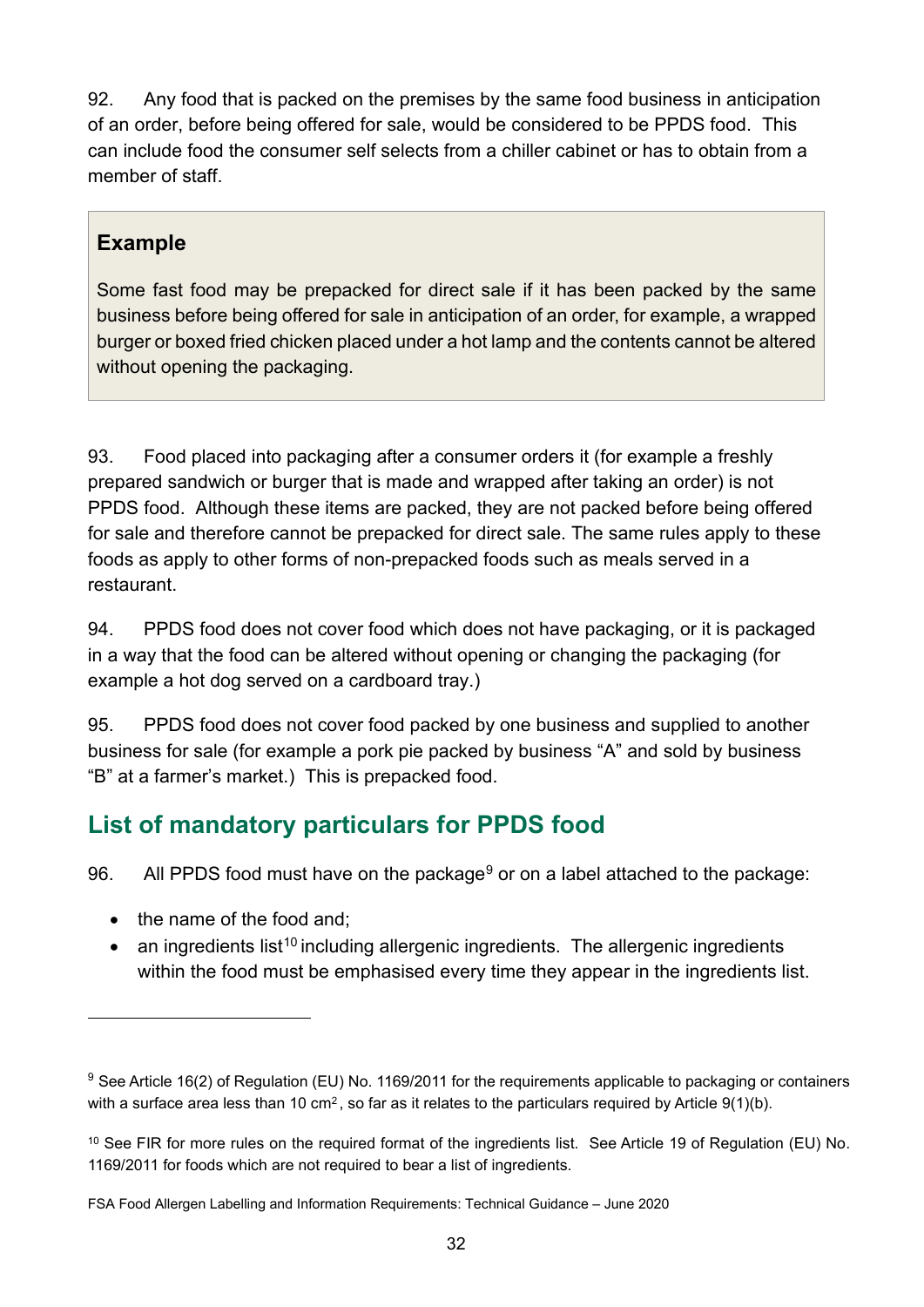For example, the allergens in the food can be listed in bold, in capital letters, in contrasting colours or underlined.

97. Detailed guidance on how each allergenic ingredient captured in Annex II of the FIC must be emphasised and named in the ingredients list on PPDS food has been outlined in this guidance in paragraphs 29 to 66.

## **Distance selling (Article 14)**

98. FBOs selling PPDS food through distance means (e.g. such as food businesses which offer purchase through telephone/ internet) will need to ensure that mandatory allergen information is available to the consumer (for free) before they buy the product and also is available at the moment of delivery.

99. The requirement for a list of ingredients does not apply to PPDS food sold online, via telephone or provided to the consumer by mail order only. This is because the national rules applicable to the provision of food information for non-prepacked food including PPDS do not apply to food sold via distance means. The applicable rules for all food sold through distance means are therefore those contained within Article 14 of the FIC. However, prepacked for direct sale food sold in this way, must continue to have allergen information available for free to the customer before they buy the product and also available at the moment of delivery. Whatever the chosen method of presentation, the FBO must always ensure that the allergen information is current and accurate.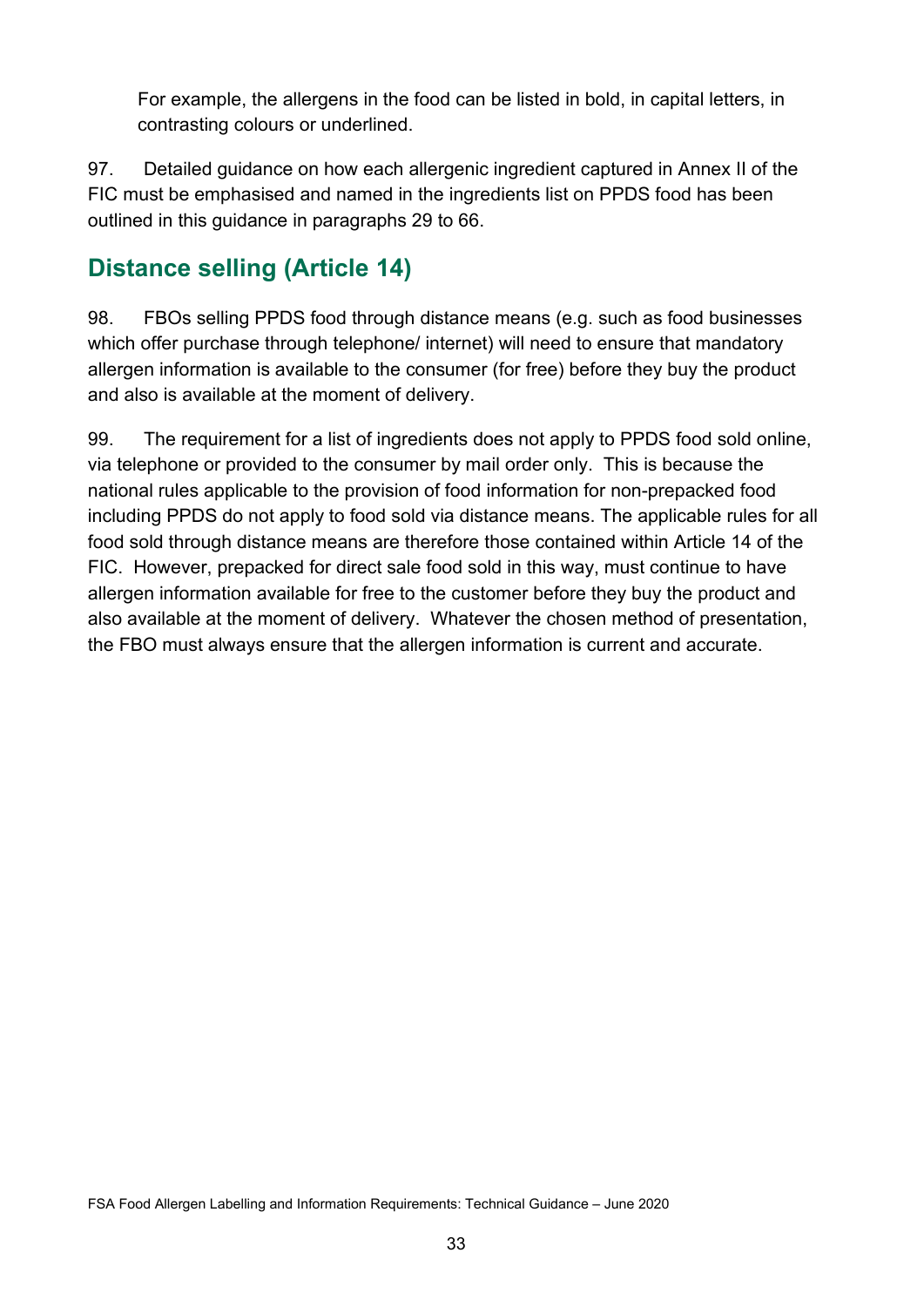# <span id="page-33-0"></span>**Enforcement of the measures**

## <span id="page-33-1"></span>Local authority responsibilities

100. In the UK, authorised food officers at Local Authorities have responsibility for official controls relating to allergen rules.

101. In England, where there is a dual enforcement responsibility in some areas, the first tier (County Councils) are under a duty to enforce (Regulation 9(1) of the FIR and second tier councils have the power to enforce (Regulation 9(2) of the FIR). Although there is no need for arrangements to be made to give powers to food hygiene enforcement officers in second tier councils, authorised food officers are encouraged to discuss and reach an understanding on how to enforce allergen requirements at a local level.

## <span id="page-33-2"></span>Penalties and offences

102. Failure to comply with the requirements of the provisions of the FIC set out in Regulation 10(2) of the FIR as amended by [The Food Information \(Amendment\)](http://www.legislation.gov.uk/uksi/2019/1218/made/data.pdf)  [\(England\) Regulations 2019](http://www.legislation.gov.uk/uksi/2019/1218/made/data.pdf) or corresponding Regulations in Wales, and Northern Ireland on the labelling of allergenic ingredients is a criminal offence and may result in a criminal prosecution being brought against a FBO. This position is the same in relation to a failure to comply with Regulation 5(5) or Regulation 5A(1)(a) of the FIR relating to the provision of allergen information for non-prepacked foods and PPDS etc. in a manner other than one provided for in the FIC.

103. A person convicted of an allergens offence under the FIR 2014 will be liable to an unlimited fine. The amount of the fine would be up to the Magistrates to decide on a case by case basis.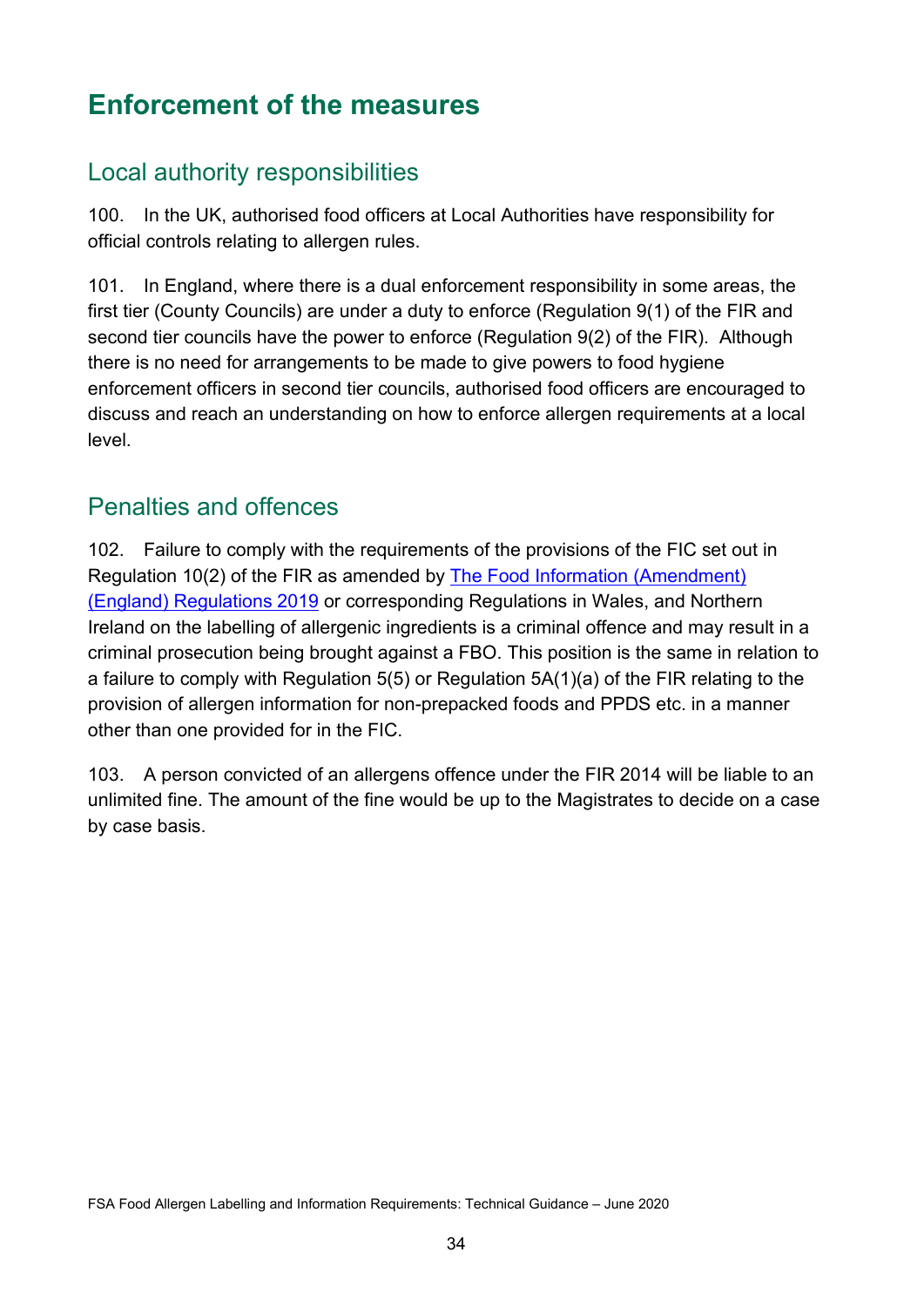## <span id="page-34-0"></span>**Glossary of terms used**

**Coeliac Disease:** This is an autoimmune disease caused by an adverse reaction to eating gluten, a protein in cereals namely wheat, rye, oats, spelt, kamut or their hybridised strains. Adherence to the gluten free diet is the complete medical treatment and having coeliac disease therefore requires significant dietary modification.

**Distance selling:** This refers to the selling and buying of goods or services (for purposes of these guidance notes prepacked, and non-prepacked foods) without the simultaneous physical presence of the consumer and supplier to complete the contract for sale; for example selling food by internet (internet shopping, online takeaway aggregators etc.), mail order, telephone or television.

**Final consumer:** This is defined in Article 3 (18) of Regulation (EC) No.178/2002 as 'the ultimate consumer of a foodstuff who will not use the food as part of any business operation or activity'. The final consumer will generally be the individual who will be eating or drinking the food or drink provided by the food business.

**Food Allergen:** This is the substance in a food that can cause an allergic reaction. Allergens are normally proteins and in some people, the immune system thinks allergens are foreign or dangerous. The immune response to these allergenic proteins is what leads to allergic reactions. Legislation focuses on 14 specific foods of public health importance (most potent and prevalent food allergens in Europe) which are listed in Annex II to the FIC.

**Food Allergy:** An adverse reaction to a food that involves the immune system and can be a potentially life-threatening condition. Symptoms can appear within minutes, or up to several hours after a person has eaten a food they are allergic to. There is no cure for food allergy. An allergic individual must avoid the food which makes them ill.

**Food business operator (FBO):** This is defined in Regulation (EC) No. 178/2002 (Article 3(3)) (General Food Law) as 'the natural or legal persons responsible for ensuring that the requirements of food law are met within the food business under their control'.

**Food business:** This is defined in Regulation (EC) 178/2002 (Article 3(2)) (General Food Law) as 'any undertaking, whether for profit or not and whether public or private, carrying out any of the activities related to any stage of production, processing and distribution of food'.

**Food intolerance:** Most food intolerances do not involve the immune system and are generally not life-threatening. However, they can make someone feel very ill or affect their long-term health. Examples of food intolerance include lactose and gluten intolerance

**Mass caterer:** This is defined in Article 2(2)(d) of FIC as 'any establishment (including a vehicle or a fixed or mobile stall), such as restaurants, canteens, schools, hospitals and

FSA Food Allergen Labelling and Information Requirements: Technical Guidance – June 2020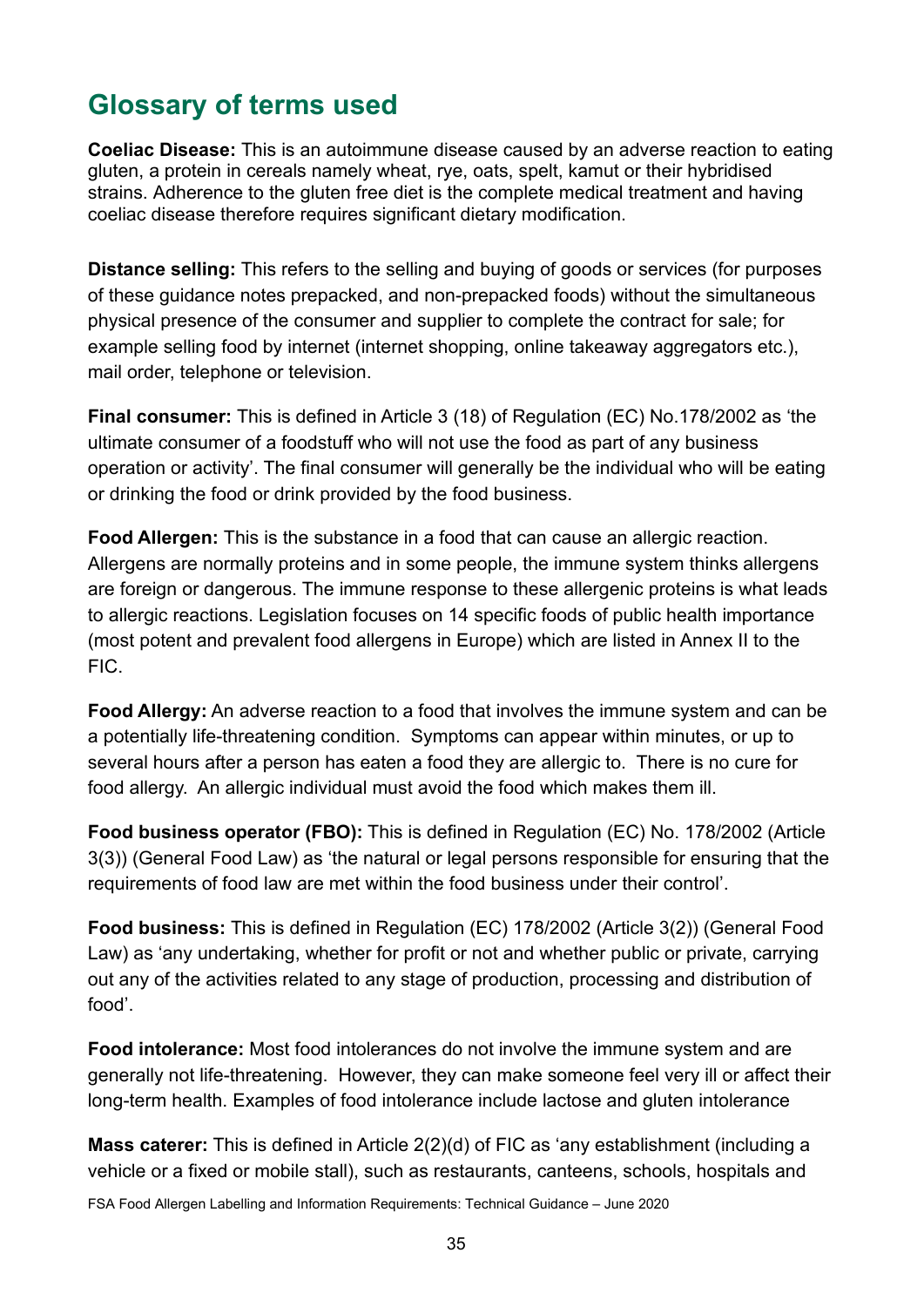catering enterprises in which, in the course of a business, food is prepared to be ready for consumption by the final consumer'.

**Non-prepacked food:** Any food presented to the final consumer or mass caterer that does not fall within the definition of 'prepacked food' for any reason including food not within any packaging, or food packaged at the consumers request and PPDS food.

- In a physical retail environment this is likely to apply to foods which are sold loose from a delicatessen counter (e.g. cold meats, cheeses, quiches, pies and dips), fresh pizza, salad bars, bread or pastries sold without wrapping in bakery shops or via bakery counters, meat from butchers, etc.
- In a catering environment this is likely to apply to foods which are not sold prepacked, for example food from a takeaway, or meals served in a canteen or a restaurant.

**Prepacked food:** This is defined in Regulation (EU) No. 1169/2011 (Article 2(2)(e)) as 'any single item for presentation as such to the final consumer and to mass caterers, consisting of a food and the packaging into which it was put before being offered for sale, whether such packaging encloses the food completely or only partially, but in any event in such a way that the contents cannot be altered without opening or changing the packaging; 'prepacked food' does not cover foods packed on the sales premises at the consumer's request or prepacked for direct sale.'

Food is considered prepacked when it is put into packaging prior to before being offered for sale and:

- is either fully or partly enclosed by the packaging; and
- cannot be altered without opening or changing the packaging; and
- is ready for sale to the final consumer or to a mass caterer

**Prepacked for direct sale (PPDS) food:** Food that is packed before being offered for sale by the same food business to the final consumer:

- i) on the same premises; or
- ii) on the same site<sup>[11](#page-35-0)</sup>; or

<span id="page-35-0"></span><sup>11</sup> In this instance 'site' refers to a building complex such as a shopping centre or airport terminal in which the same food business operates from more than one unit within the building complex.

FSA Food Allergen Labelling and Information Requirements: Technical Guidance – June 2020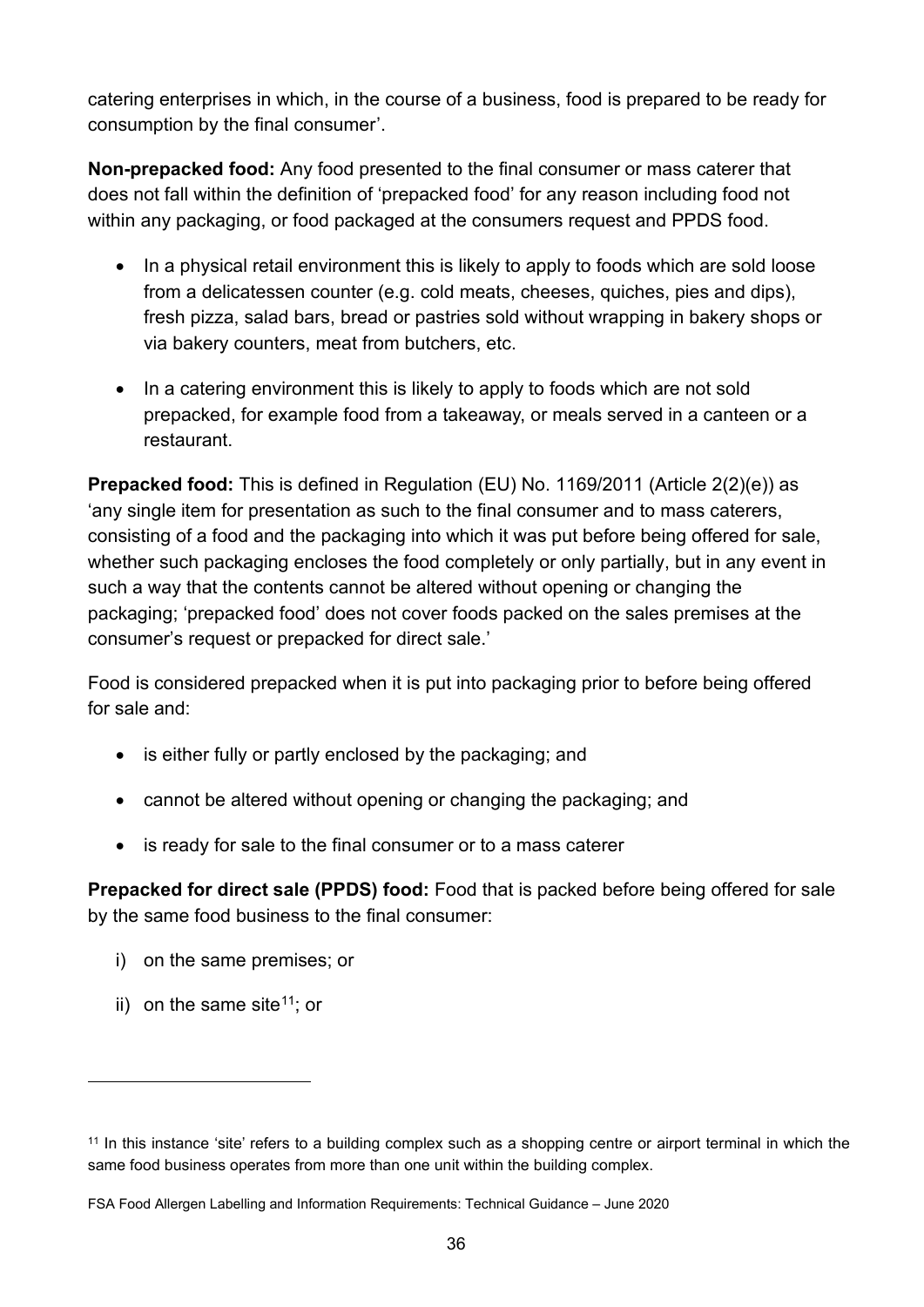iii) on other premises if the food is offered for sale from a moveable and/or temporary premises (such as marquees, market stalls, mobile sales vehicles) if the food is offered for sale by the same food business who packed it.

PPDS food does not include food packed at a consumer's request, food not in packaging or food in packaging that can be altered without opening or changing the packaging.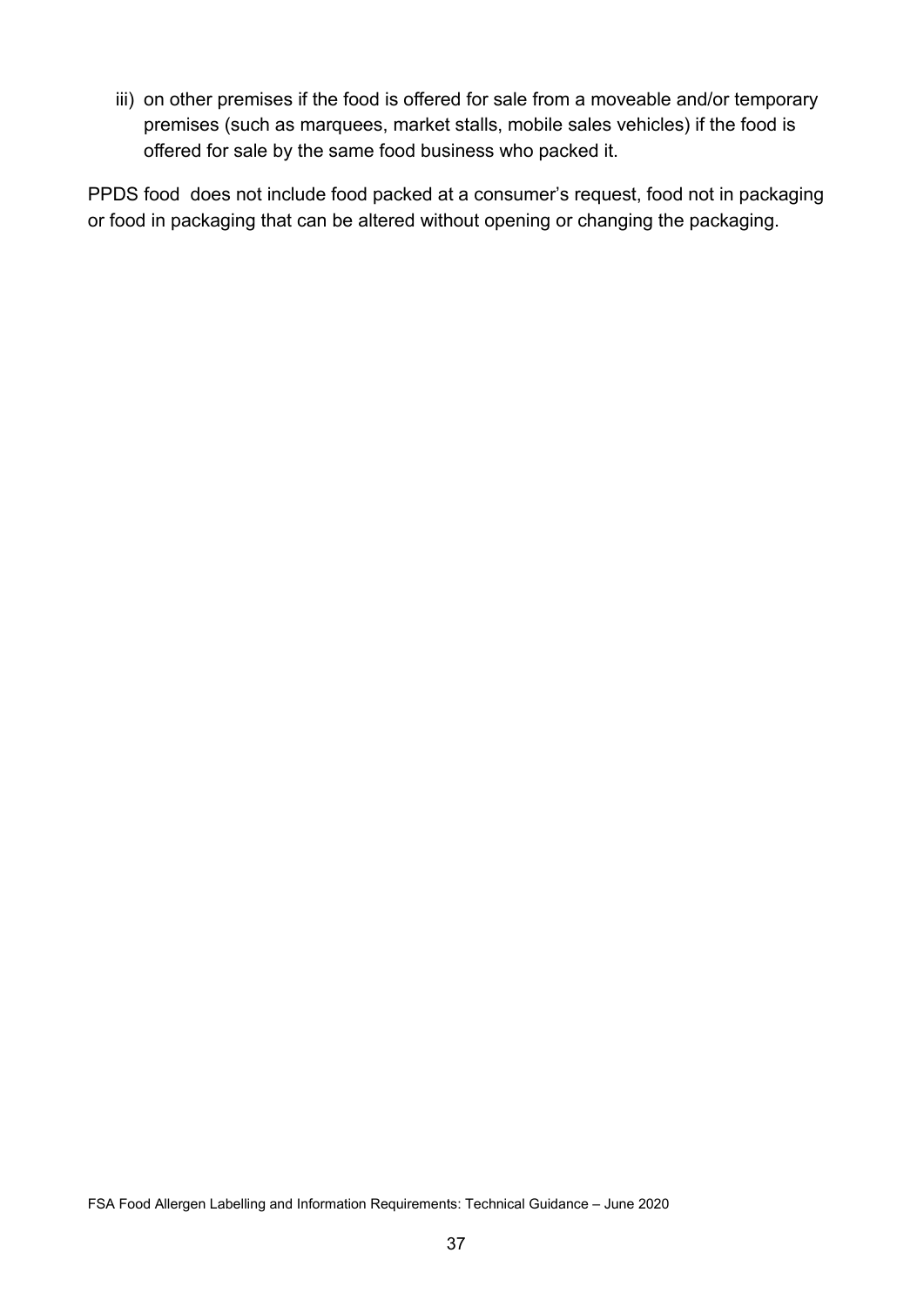# <span id="page-37-0"></span>**References and Resources**

104. Further advice on food allergen labelling is available on the Agency's website: [www.food.gov.uk/business-guidance/allergen-labelling-for-food-manufacturers](http://www.food.gov.uk/business-guidance/allergen-labelling-for-food-manufacturers)

105. FSA allergen resources at [www.food.gov.uk/allergen-resources](http://www.food.gov.uk/allergen-resources)

106. Think allergy posters and chef cards can be found here: [www.food.gov.uk/business-guidance/allergen-guidance-for-food-businesses#allergen](http://www.food.gov.uk/business-guidance/allergen-guidance-for-food-businesses#allergen-information-resources)[information-resources](http://www.food.gov.uk/business-guidance/allergen-guidance-for-food-businesses#allergen-information-resources) 

107. Free online training about the Food Information Regulation as a whole can be found here:<http://labellingtraining.food.gov.uk/>

108. FSA has produced free online training modules to help enforcement officers and businesses understand food allergen labelling and labelling in general under the FIC. Free online allergy training can be found here:<http://allergytraining.food.gov.uk/>

109. The British Retail Consortium (BRC) and Food and Drink Federation (FDF) guidance on Allergen Labelling: [http://www.reading.ac.uk/foodlaw/pdf/uk-12024-BRC-](http://www.reading.ac.uk/foodlaw/pdf/uk-12024-BRC-FDF-Allergen-Labelling.pdf)[FDF-Allergen-Labelling.pdf](http://www.reading.ac.uk/foodlaw/pdf/uk-12024-BRC-FDF-Allergen-Labelling.pdf)

110. Food and Drink Federation Guidance on 'Allergen'-Free and Vegan Claims (February 2020): [www.fdf.org.uk/corporate\\_pubs/fdf-guidance-allergen-free-and-vegan](http://www.fdf.org.uk/corporate_pubs/fdf-guidance-allergen-free-and-vegan-claims.pdf)[claims.pdf](http://www.fdf.org.uk/corporate_pubs/fdf-guidance-allergen-free-and-vegan-claims.pdf)

111. Food and Drink Federation Gluten Labelling Guidance: Best Practice for Prepacked Foods which Include or Exclude Cereals Containing Gluten (June 2019) : [www.fdf.org.uk/corporate\\_pubs/FDF-gluten-labelling-guidance.pdf](http://www.fdf.org.uk/corporate_pubs/FDF-gluten-labelling-guidance.pdf)

112. British Retail Consortium & Food and Drink Federation Guidance on "Free-From" Allergen Claims (November 2015): [www.fdf.org.uk/corporate\\_pubs/brc-free-from](http://www.fdf.org.uk/corporate_pubs/brc-free-from-guidance.pdf)[guidance.pdf](http://www.fdf.org.uk/corporate_pubs/brc-free-from-guidance.pdf)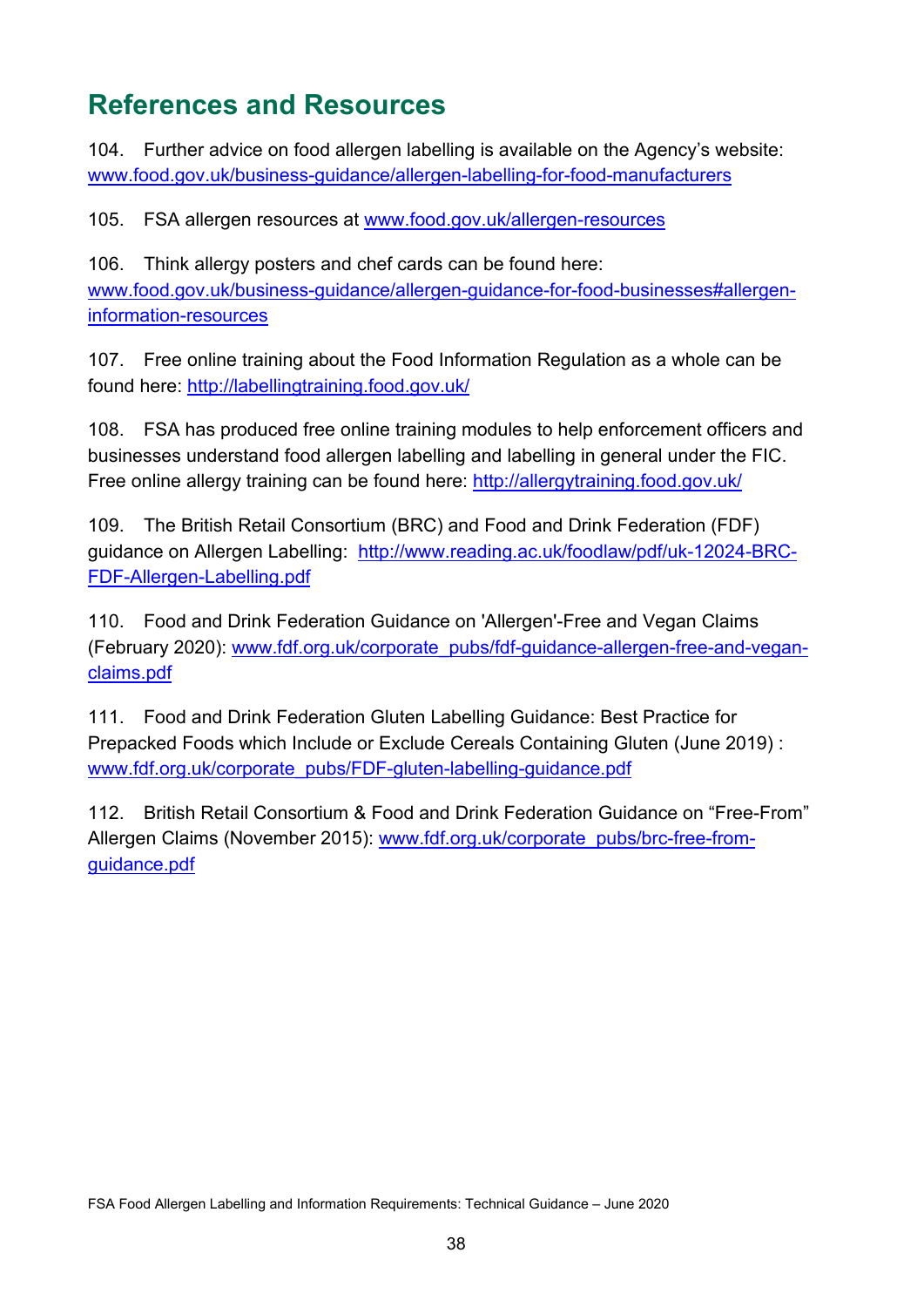# <span id="page-38-0"></span>**Relevant Legislation**

113. Regulation (EU) No. 1169/2011 on the provision of food information to consumers ("FIC"): [www.legislation.gov.uk/eur/2011/1169/contents](http://www.legislation.gov.uk/eur/2011/1169/contents)

114. Regulation (EU) No. 828/2014 on the requirements for the provision of information to consumers on the absence or reduced presence of gluten in food: [www.legislation.gov.uk/eur/2014/828/contents](http://www.legislation.gov.uk/eur/2014/828/contents)

115. Regulation (EC) No. 178/2002 laying down the general principles and requirements of food law (General Food Law): [www.legislation.gov.uk/eur/2002/178/contents](http://www.legislation.gov.uk/eur/2002/178/contents)

116. Food Safety Act 1990 and subsequent amendments: [www.legislation.gov.uk/ukpga/1990/16/contents;](http://www.legislation.gov.uk/ukpga/1990/16/contents) Food Safety (Northern Ireland) Order 1991 and subsequent amendments [www.legislation.gov.uk/nisi/1991/762/contents/made](http://www.legislation.gov.uk/nisi/1991/762/contents/made)

117. The Food Information Regulations 2014 ("FIR"): [www.legislation.gov.uk/uksi/2014/1855/pdfs/uksi\\_20141855\\_en.pdf](http://www.legislation.gov.uk/uksi/2014/1855/pdfs/uksi_20141855_en.pdf)

118. The Food Information (Wales) Regulations 2014: [http://www.legislation.gov.uk/wsi/2014/2303/pdfs/wsi\\_20142303\\_mi.pdf](http://www.legislation.gov.uk/wsi/2014/2303/pdfs/wsi_20142303_mi.pdf)

119. The Food Information Regulations (Northern Ireland) 2014: [http://www.legislation.gov.uk/nisr/2014/223/pdfs/nisr\\_20140223\\_en.pdf](http://www.legislation.gov.uk/nisr/2014/223/pdfs/nisr_20140223_en.pdf)

120. The Food Information (Amendment) (England) Regulations 2019: [www.legislation.gov.uk/uksi/2019/1218/pdfs/uksi\\_20191218\\_en.pdf](http://www.legislation.gov.uk/uksi/2019/1218/pdfs/uksi_20191218_en.pdf) 

121. The Food Information (Wales) (Amendment) (No. 2) Regulations 2020: [www.legislation.gov.uk/wsi/2020/295/pdfs/wsi\\_20200295\\_mi.pdf](http://www.legislation.gov.uk/wsi/2020/295/pdfs/wsi_20200295_mi.pdf)

122. The Food Information (Amendment No. 2) Regulations (Northern Ireland) 2020: [www.legislation.gov.uk/nisr/2020/80/pdfs/nisr\\_20200080\\_en.pdf](http://www.legislation.gov.uk/nisr/2020/80/pdfs/nisr_20200080_en.pdf)

123. Regulation (EU) No. 1308/2013 establishing a common organisation of the markets in agricultural products: [www.legislation.gov.uk/eur/2013/1308/contents](http://www.legislation.gov.uk/eur/2013/1308/contents)

## <span id="page-38-1"></span>**Review**

124. We aim to keep all guidance up to date and regularly review it to ensure it is still relevant. The next scheduled review date for this guidance is December 2021.

125. We welcome your feedback on this guidance, including reports of any broken links or out-of-date content.

FSA Food Allergen Labelling and Information Requirements: Technical Guidance – June 2020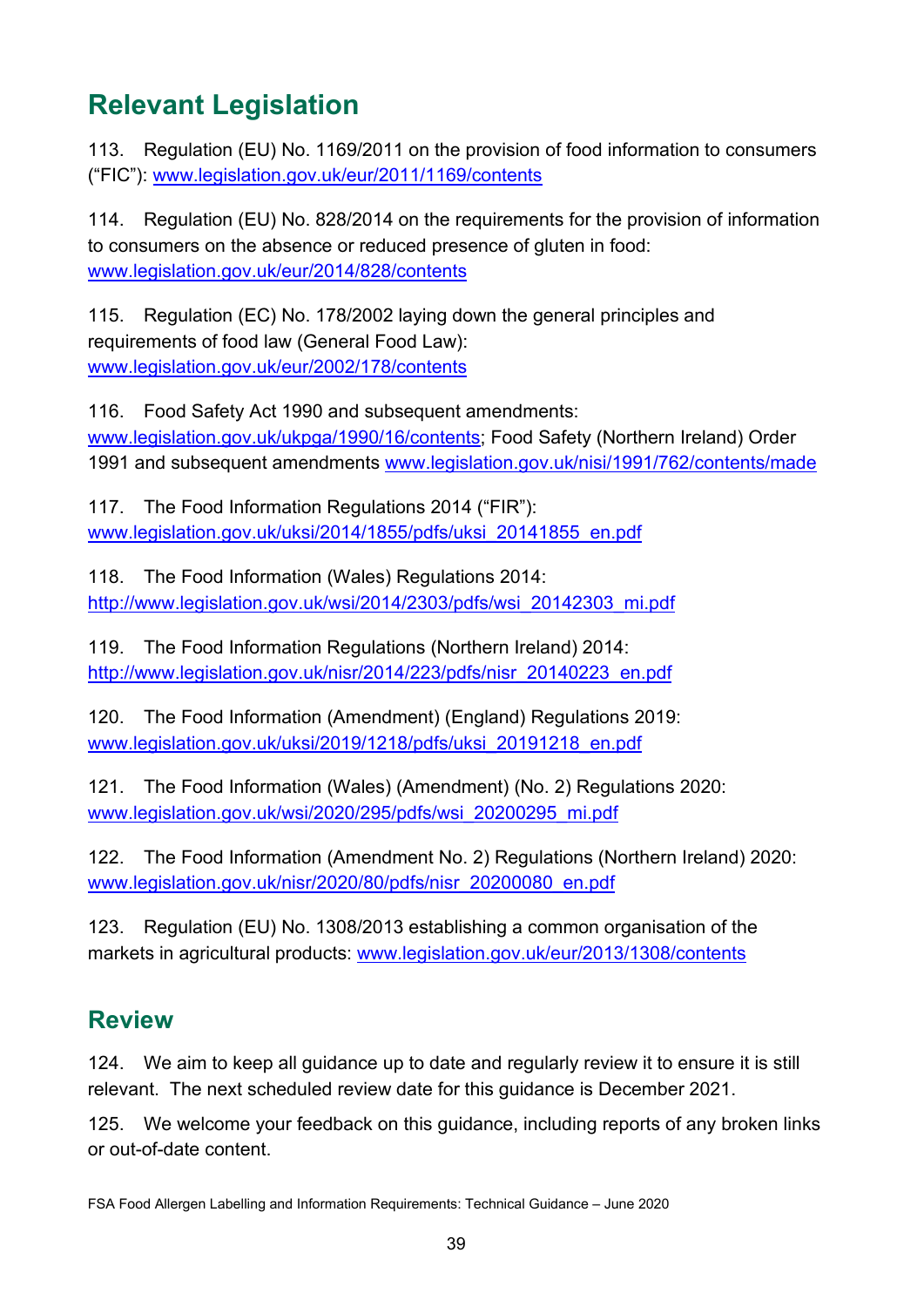## <span id="page-39-0"></span>**Contacts**

126. For further information please contact:

#### **Food Standards Agency England**

**Hannah Rose** (Food Allergy, Intolerance and Food Hypersensitivity Team)

Email: [foodintoleranceenquiries@food.gov.uk](mailto:foodintoleranceenquiries@food.gov.uk)

#### **Food Standards Agency in Northern Ireland**

**Richard Annett** (Food Standards Lead)

Email: [richard.annett@food.gov.uk](mailto:richard.annett@food.gov.uk)

#### **Food Standards Agency in Wales**

**Kerys James-Palmer**

Email: [kerys.james-palmer@food.gov.uk](mailto:kerys.james-palmer@food.gov.uk)